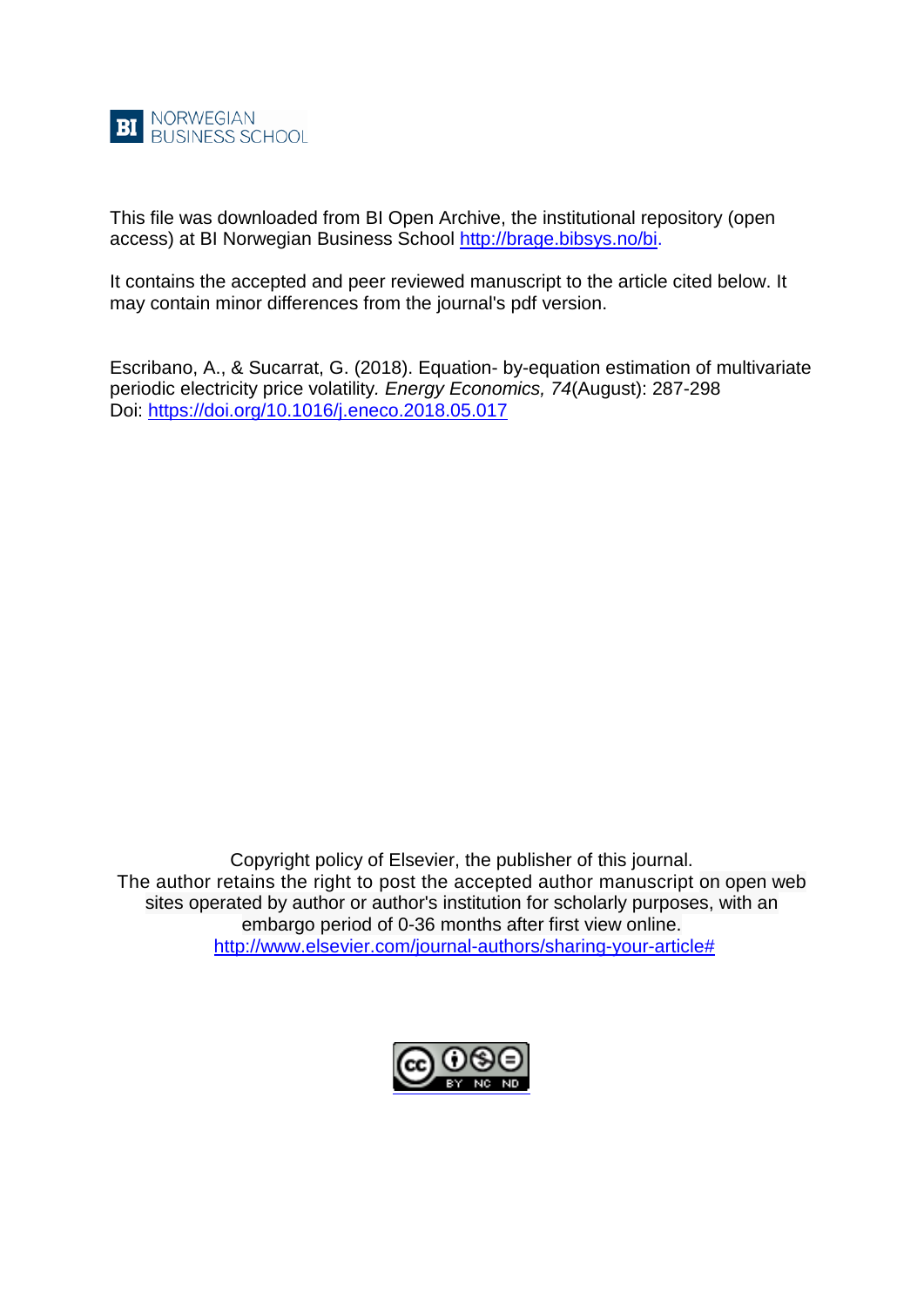

# Equation-by-Equation Estimation of Multivariate Periodic Electricity Price Volatility

Alvaro Escribano and Genaro Sucarrat

Universidad Carlos III de Madrid, BI Norwegian Business School

22 July 2016

Online at <https://mpra.ub.uni-muenchen.de/72736/> MPRA Paper No. 72736, posted 1 August 2016 05:41 UTC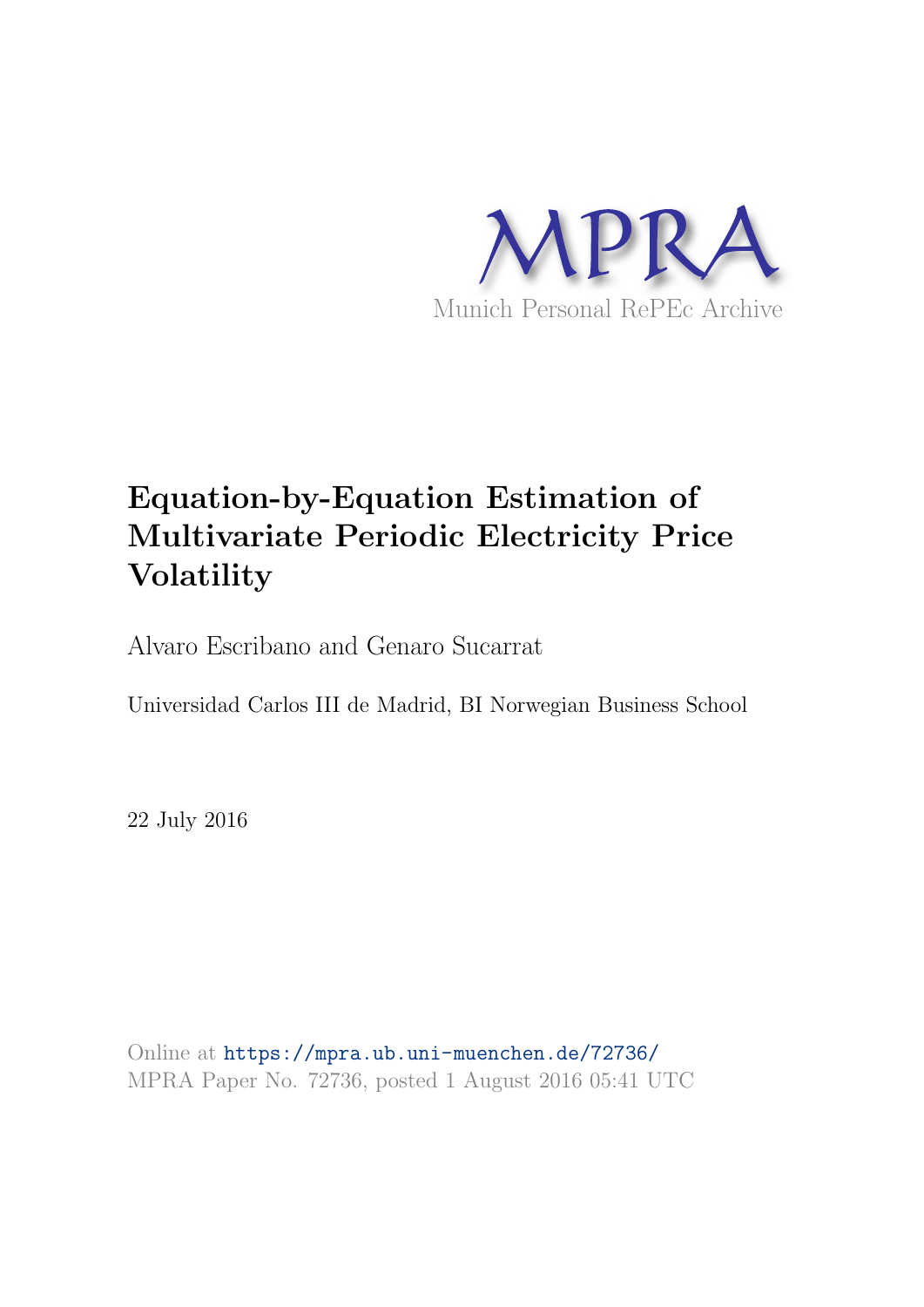### Equation-by-Equation Estimation of Multivariate Periodic Electricity Price Volatility

Alvaro Escribano<sup>†</sup>and Genaro Sucarrat<sup>‡</sup>

22nd July 2016

#### Abstract

Electricity prices are characterised by strong autoregressive persistence, periodicity (e.g. intraday, day-of-the week and month-of-the-year effects), large spikes or jumps,  $GARCH$  and  $-$  as evidenced by recent findings  $-$  periodic volatility. We propose a multivariate model of volatility that decomposes volatility multiplicatively into a non-stationary (e.g. periodic) part and a stationary part with log-GARCH dynamics. Since the model belongs to the log-GARCH class, the model is robust to spikes or jumps, allows for a rich variety of volatility dynamics without restrictive positivity constraints, can be estimated equation-by-equation by means of standard methods even in the presence of feedback, and allows for Dynamic Conditional Correlations (DCCs) that can  ${\rm -}$  optionally  ${\rm -}$  be estimated subsequent to the volatilities. We use the model to study the hourly day-ahead system prices at Nord Pool, and find extensive evidence of periodic volatility and volatility feedback. We also find that volatility is characterised by (positive) leverage in half of the hours, and that a DCC model provides a better fit of the conditional correlations than a Constant Conditional Correlation (CCC) model.

JEL Classification: C22, C32, C51, C58

Keywords: Electricity prices, nancial return, volatility, ARCH, exponential GARCH, log-GARCH, Multivariate GARCH, Dynamic Conditional Correlations, inverse leverage, Nord Pool

We are grateful to Juan Ignacio Peña and participants at  $ECOMFIN2016$  (Paris) for useful comments, suggestions and questions.

<sup>&</sup>lt;sup>†</sup>Department of Economics, Universidad Carlos III de Madrid (Spain).

<sup>&</sup>lt;sup>‡</sup>Corresponding author. Department of Economics, BI Norwegian Business School, Nydalsveien 37, 0484 Oslo, Norway. Email genaro.sucarrat@bi.no, phone +47+46410779, fax +47+23264788. Webpage: http://www.sucarrat.net/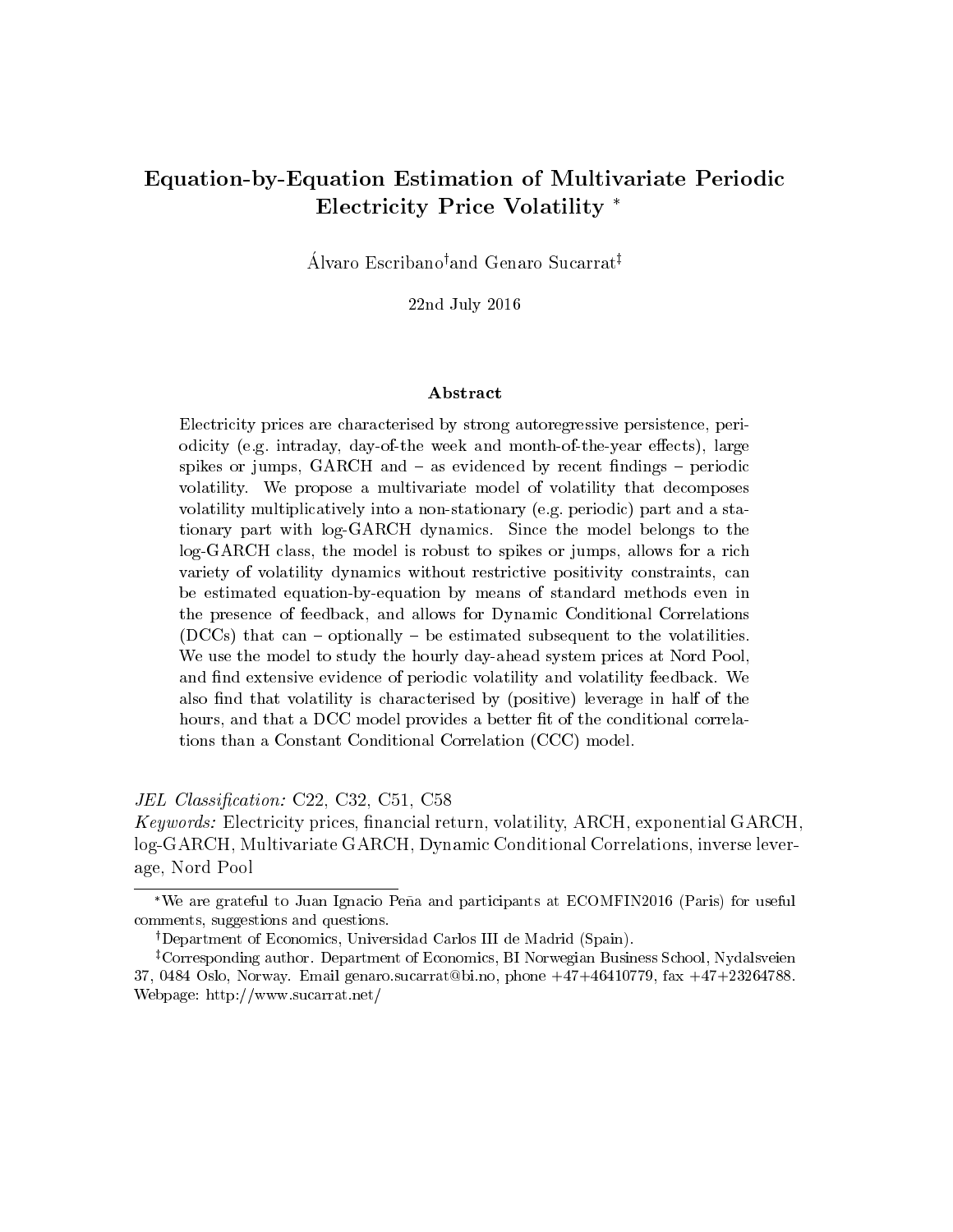#### [1 Introduction](#page-3-0) 2

|     | 2 Model and estimator                                           | 5  |
|-----|-----------------------------------------------------------------|----|
|     |                                                                 |    |
| 2.2 |                                                                 |    |
|     |                                                                 |    |
|     | 2.4 Dynamic Conditional Correlations (DCCs) 9                   |    |
|     | 3 The volatility of hourly day-ahead system prices at Nord Pool | 10 |
|     |                                                                 |    |
|     |                                                                 |    |
|     |                                                                 |    |
|     | 4 Conclusions                                                   | 14 |
|     | <b>References</b>                                               | 14 |

### <span id="page-3-0"></span>1 Introduction

Modelling the uncertainty or volatility of electricity prices is of great importance for energy market participants. On the supply side, producers of electricity need estimates of the time-varying price volatility in order to determine the risks of future production levels. On the demand side, consumers of electricity need the same type of information in order to ascertain the risks associated with decisions about when and where to produce goods, and in order to hedge against adverse price changes.

It is well known that electricity prices are characterised by autoregressive persistence, periodicity effects (e.g. hour-of-the-day, day-of-the-week and month-of-the-year effects) in the conditional mean, see e.g. [Bunn](#page-15-1)  $(2000)$ , [Knittel and Roberts](#page-17-0)  $(2005)$ , [Janczura et al.](#page-16-0) [\(2013\)](#page-16-0), and [Weron](#page-17-1) [\(2014\)](#page-17-1). It is also well known that the volatility of electricity prices is characterised by Autoregressive Conditional Heteroscedasticity (ARCH) and large spikes or jumps, see e.g. Escribano et al. [\(2002,](#page-16-1) [2011\)](#page-16-2), [Koop](#page-17-2)[man et al.](#page-17-2)  $(2007)$ , and Hellström et al.  $(2012)$ . Since the periodicity effects in the conditional mean usually account for a considerable proportion of the conditional mean dynamics, it is reasonable to conjecture that the same may also be the case for volatility. Recently, this line of research has received increasing attention. [Bauwens](#page-15-2) [et al.](#page-15-2) [\(2013,](#page-15-2) Section 4.2), for example, in a three-dimensional multivariate model of monthly, quarterly and yearly Phelix baseload futures at the European Energy Exchange, find that volatility depends on the number of days-to-delivery, i.e. that the volatility increases as the future in question approaches maturity. [Sucarrat et al.](#page-17-3)  $(2016, Section 4)$  $(2016, Section 4)$ , in a two-dimensional multivariate model of peak and off-peak day-ahead prices in the Oslo region (Nord Pool), find that day-of-the-week effects matter for volatility, and that peak volatility dynamics is less persistent than off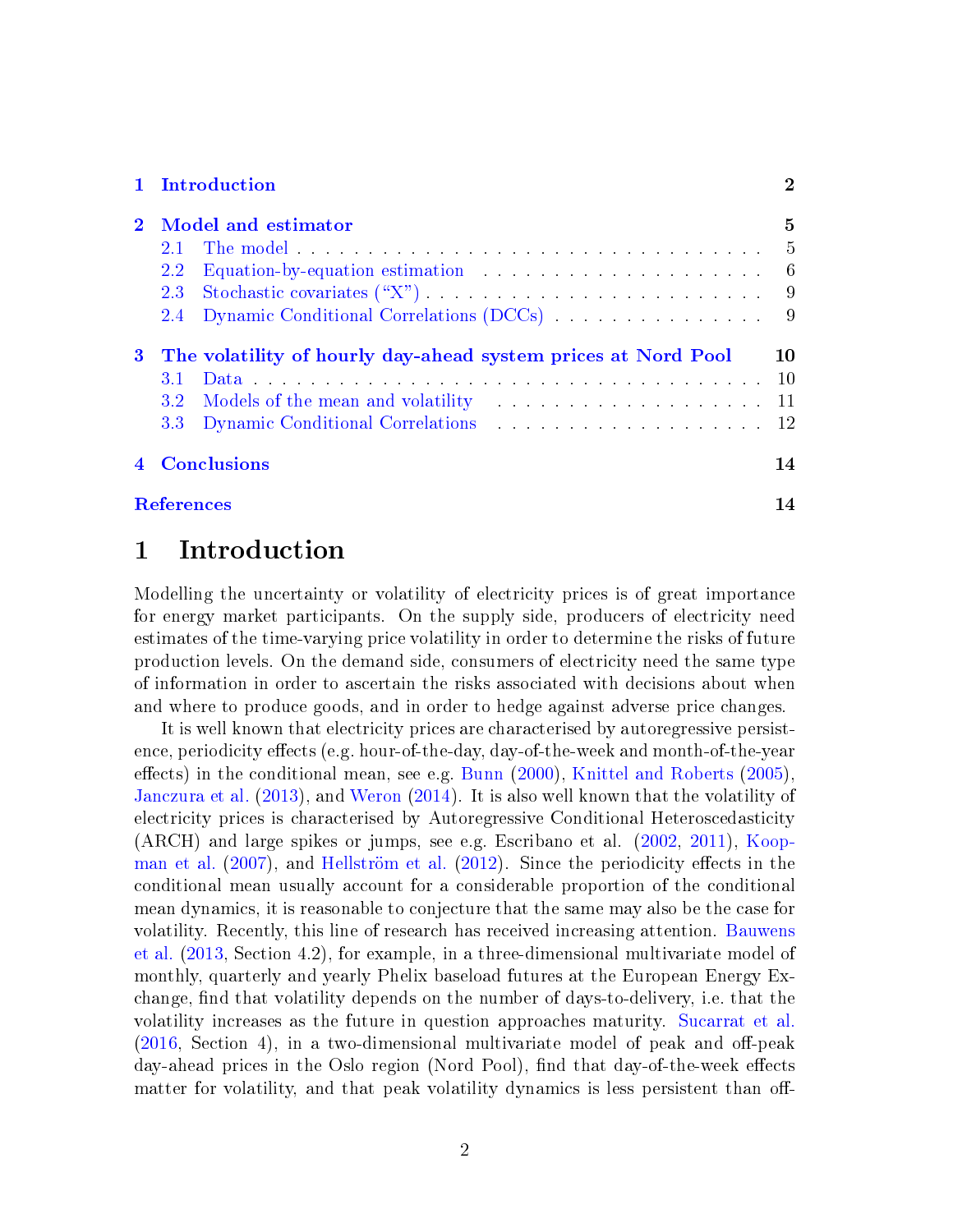peak. [Dupuis](#page-16-4) [\(2016\)](#page-16-4), in a fteen-dimensional multivariate model of electricity prices in the New York area, includes dummies in the volatility equations to accommodate hour-of-the-day and day-of-the-week effects.

There are two main challenges in the multivariate modelling of electricity price volatility. The first is the socalled "curse of dimensionality": As the multivariate dimension grows, joint estimation of the full model becomes infeasible in practice due to the number of parameters that has to be estimated. This problem is not specific to electricity prices, but it is more severe. The reason is that volatility is likely to depend on additional covariates, e.g. weather and market specific stochastic conditioning variables, in addition to periodicity effects similar to those that often characterise the conditional mean dynamics. Moreover, if standard or non-exponential GARCH models are used, then the curse of dimensionality problem is compounded, since the covariates and/or their parameters need to be restricted in estimation in order to ensure the positivity of fitted volatility. An example in which such a parameter restriction is needed in electricity price markets is the socalled \inverse leverage effect", as coined by [Knittel and Roberts](#page-17-0)  $(2005)$ , whereby negative shocks in one period leads to a reduction in volatility in the next period.<sup>[1](#page-4-0)</sup> [Knittel and](#page-17-0) [Roberts](#page-17-0) [\(2005\)](#page-17-0) avoid the need for a restriction by using Nelson's [\(1991\)](#page-17-4) Exponential GARCH (EGARCH). However, as is well-known, the EGARCH is not robust to spikes.[2](#page-4-1) This leads to the second main challenge in the modelling of electricity prices: The occurrence of price spikes. It is well-known that the ordinary GARCH model is not robust to such spikes. This is because the spikes affect estimation and inference inadvertently [\(Carnero et al.](#page-15-3) [\(2007\)](#page-15-3), [Gregory and Reeves](#page-16-5) [\(2010\)](#page-16-5)), and because it makes the model propensive to volatility forecast failure subsequent to the spikes, see e.g. [Harvey and Sucarrat](#page-16-6) [\(2014,](#page-16-6) Introduction). One multivariate model specication that has been put forward as being able to accommodate fat-tailed standardised errors, is the exponential version of the Generalised Autoregressive Score (GAS) model, see e.g. [Creal et al.](#page-16-7) [\(2011\)](#page-16-7). However, even univariate versions of this model can be very difficult to estimate due to its nature (see the section on "Computational challenges" in [Sucarrat](#page-17-5)  $(2013, p. 142)$  $(2013, p. 142)$ ), and the problem is compounded even further in the multivariate case.

We propose a multivariate model of electricity price volatility that is robust to spikes, that sidesteps the curse of dimensionality through equation-by-equation estimation, and which can include both deterministic and stochastic covariates to accommodate periodicity effects, leverage, the effect of weather-related variables. and so on. The model we propose is a multivariate multiplicative component log-GARCH-X model that decomposes volatility multiplicatively into a non-stationary

<span id="page-4-0"></span><sup>&</sup>lt;sup>1</sup>In stock markets, by contrast, a negative shock is usually followed by an increase. Arguably, the inverse leverage effect should instead be referred to as negative asymmetry, since the effect is not due to leverage in many markets (e.g. electricity and currency markets), and because a negative parameter value is not obtained as the mathematical inverse of a positive parameter.

<span id="page-4-1"></span><sup>2</sup>This is the reason why Nelson proposed his model in combination with the Generalised Error Distribution (GED) rather than with the standardised Student's  $t$ , since the unconditional variance will generally not exist if the standardised error is distributed as the latter, see [Nelson](#page-17-4) [\(1991,](#page-17-4) p. 365).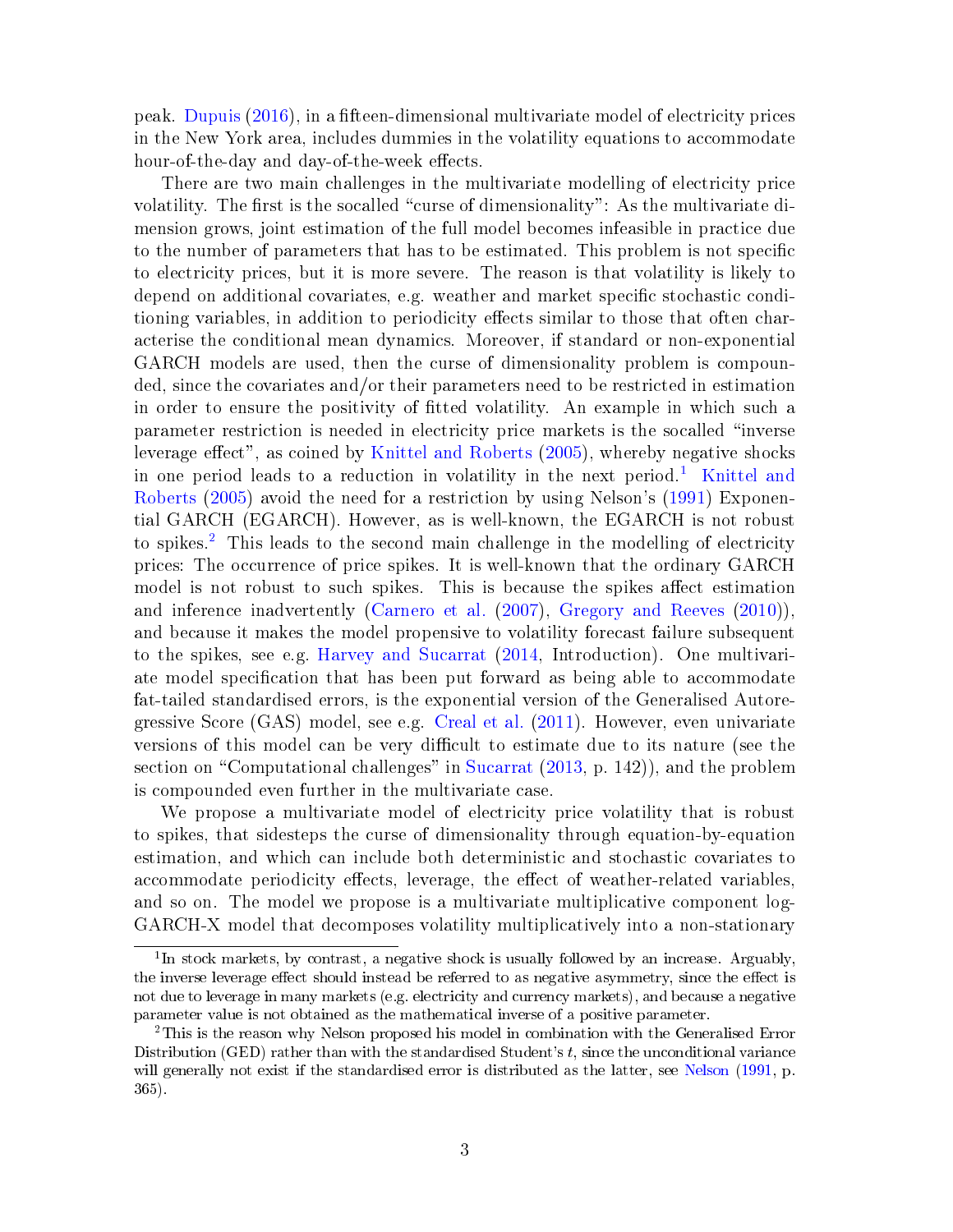deterministic part of arbitrary form, and a stationary stochastic part. In order to enable equation-by-equation estimation, we make use of recent ideas developed formally in Francq and Zakoïan  $(2015)$ , and in [Francq and Sucarrat](#page-16-9)  $(2015)$ . In particular, our model allows for feedback volatility effects among the equations, and Dynamic Conditional Correlations (DCCs) that  ${\sim}$  optionally  ${\sim}$  can be estimated subsequent to the volatility equations. As long as the DCC specication is appropriately chosen, this will ensure positive definiteness of the conditional covariance matrix. The model we propose can be viewed as a generalisation of [Sucarrat et al.](#page-17-3) [\(2016,](#page-17-3) Section 4) in two ways. First, the deterministic component is much more general, since it can be of arbitrary form (i.e. it needs not be a linear combination of non-stochastic covariates). Second, we set up the estimation problem in such a way that the deterministic and stationary parts can be estimated separately, each by common methods that are widely available. In particular, in many cases the deterministic part will be estimable by an Ordinary Least Squares (OLS) regression, and the stochastic part will be estimable via an ARMA-regression. The equation-by-equation estimation procedure that we propose is thus readily implemented in software that is widely available. We use the model to study the multivariate volatility of hourly day-ahead system prices at Nord Pool. We find extensive evidence of periodicity in the volatility in that it depends on the day-of-the-week, and in that volatility dynamics varies intradaily. We also find extensive evidence of volatility feedback from adjacent hours. Leverage (of positive type), however, is only present in about half the instances, and it is at its strongest from 1am to 6am. In only a single instance  $-$  at midnight  $-$  does a plain  $log-GARCH(1,1)$  without periodicity provide a better fit of the volatility. Finally, we also find that the corrected DCC (cDCC) of [Aielli](#page-15-4)  $(2013)$  provides a better fit of the conditional correlations than a Constant Conditional Correlation (CCC) specication. Interestingly, the conditional correlations are found to be at their strongest among adjacent hours, and that the strength is inversely related to the degree of adjacency: The further away, the weaker the correlation. This has implication for risk-management, since it implies that portfolios risk is reduced if the degree of adjacency among the portfolio components is reduced.

The rest of the paper is organised as follows. The next section, Section [2,](#page-6-0) outlines the model and the equation-by-equation estimation procedure. Section [3](#page-11-0) contains our study of hourly day-ahead price volatility at Nord Pool. Section [4](#page-15-0) contains the conclusions, whereas tables and gures are located at the end after the references.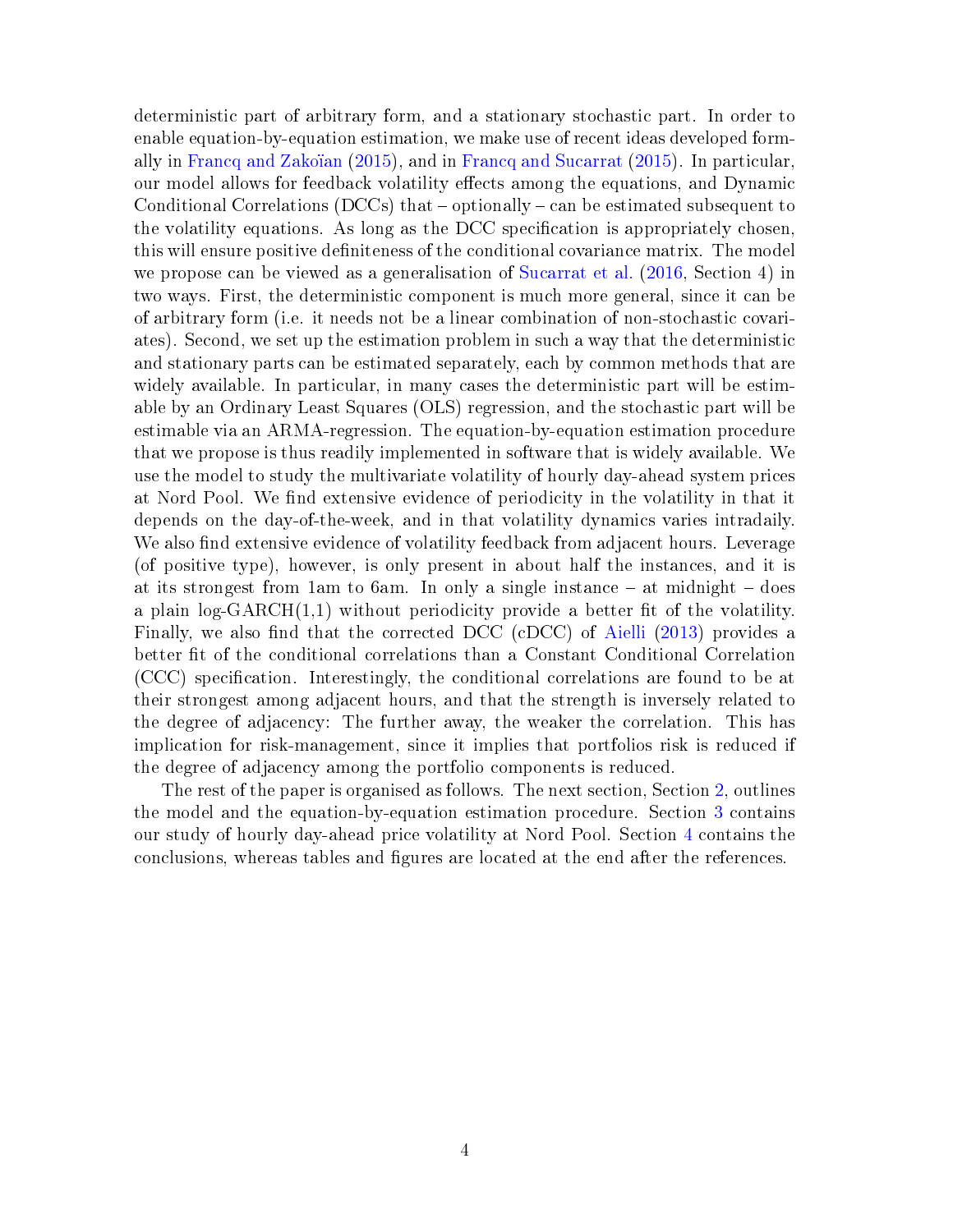### <span id="page-6-0"></span>2 Model and estimator

#### <span id="page-6-1"></span>2.1 The model

Let  $\boldsymbol{r}_t = (r_{1t}, \ldots, r_{Mt})'$  denote an M-dimensional vector of price returns at t. A generic model of  $r_t$  can be written as (see e.g. [Engle](#page-16-10)  $(2002)$ )

<span id="page-6-3"></span>
$$
\boldsymbol{r}_t = \boldsymbol{\mu}_t + \boldsymbol{\epsilon}_t, \quad t \in \mathbb{Z}, \tag{1}
$$

$$
\boldsymbol{\epsilon}_t = (\epsilon_{1t}, \dots, \epsilon_{Mt})', \quad \boldsymbol{H}_t = E_{t-1}(\boldsymbol{\epsilon}_t \boldsymbol{\epsilon}'_t), \quad \boldsymbol{D}_t^2 = \text{diag}(\boldsymbol{H}_t), \tag{2}
$$

$$
\boldsymbol{\eta}_t = \boldsymbol{D}_t^{-1} \boldsymbol{\epsilon}_t, \quad \boldsymbol{R}_t = E_{t-1}(\boldsymbol{\eta}_t \boldsymbol{\eta}_t'), \tag{3}
$$

where  $\mu_t$  is the conditional mean (say, a VARMA-X),  $\epsilon_t = (\epsilon_{1t}, \ldots, \epsilon_{Mt})'$  is the error term,  $\boldsymbol{H}_t$  is an  $M \times M$  covariance matrix conditional on the past information set  $\mathcal{F}_{t-1}, E_{t-1}(\cdot)$  is shorthand notation for  $E(\cdot|\mathcal{F}_{t-1}), D_t^2$  is a diagonal  $M \times M$  matrix with the conditional variance or volatility  $\bm{\sigma}_t^2 = (\sigma_{1t}^2, \ldots, \sigma_{Mt}^2)'$  on the diagonal,  $\bm{\eta}_t =$  $(\eta_{1t},\ldots,\eta_{Mt})'$  is the standardised error, i.e.  $E(\boldsymbol{\eta}_t)=\mathbf{0}$  and  $Var(\boldsymbol{\eta}_t)=\mathbf{1}$  where  $\mathbf{0}$  and **1** are  $M \times 1$  vectors,  $\mathbf{D}_t^{-1}$  is a diagonal  $M \times M$  matrix with  $(1/\sigma_{1t}, \ldots, 1/\sigma_{Mt})'$  on the diagonal and  $\boldsymbol{R}_{t}$  is the correlation matrix conditional on the past. The relationships between  $\bm{H}_t$  and  $\bm{R}_t$  are given by  $\bm{H}_t=\bm{D}_t\bm{R}_t\bm{D}_t$  and  $\bm{R}_t=\bm{D}_t^{-1}\bm{H}_t\bm{D}_t^{-1}.$  The return vector  $\boldsymbol{r}_t$  can be replaced with a price vector  $\boldsymbol{S}_t = (S_{1t}, \ldots, S_{Mt})'$ , albeit – as is well $known$  – any vector of prices can be obtained via a straightforward transformation of  $r_t$ . For example, if  $r_t$  is log-return, then  $S_t = \exp(\mu_t + \epsilon_t) \odot S_{t-1}$ , where  $\odot$  is the elementwise (Hadamard) matrix product.<sup>[3](#page-6-2)</sup> Alternatively, if  $\boldsymbol{r}_t$  is relative return (this approach is preferable in markets where negative prices are possible), then  $S_t = (r_t + 1) \odot S_{t-1}$ . Finally, to accommodate that our model belongs to the log-GARCH class of models, and in order to enable equation-by-equation estimation, we need to add the two assumptions

<span id="page-6-4"></span>
$$
m = 1, \dots, M : P_{t-1}(\eta_{mt} = 0) = 0,
$$
\n(4)

$$
\eta_{mt} \text{ is independent of } \mathcal{F}_{t-1},\tag{5}
$$

where  $P_{t-1}(\cdot)$  denotes a probability conditional on the past. The first assumption is standard in log-GARCH models, but can be relaxed via the modifications suggested in [Sucarrat and Escribano](#page-17-6)  $(2013)$ , and in Sucarrat and Grønneberg  $(2016)$ . The  $\rm{second\ assumption\ enables\ equation\ by\-equation\ estimation\ of\ } \boldsymbol{\sigma}^2_t$  in the case where the conditional correlations (i.e. the off-diagonals of  $R_t$ ) are dynamic and dependent on the past, i.e. they are DCCs, see Francq and Zakoïan [\(2015\)](#page-16-8), and [Francq and](#page-16-9) [Sucarrat](#page-16-9) [\(2015\)](#page-16-9).

Periodic volatility means volatility is not covariance-stationary, since then the unconditional variance  $E(\epsilon_t^2)$  depends on t. The most common approach to nonstationary volatility is to decompose  $\boldsymbol{\sigma}^2_t$  multiplicatively, see (amongst other) [Van Bel](#page-17-8)[legem and Von Sachs](#page-17-8) [\(2004\)](#page-17-8), [Engle and Rangel](#page-16-11) [\(2008\)](#page-16-11), [Mazur and Pipien](#page-17-9) [\(2012\)](#page-17-9), and Amado and Terasvirta [\(2014a,](#page-15-5) [2014b\)](#page-15-6). This means

$$
\boldsymbol{\sigma}_t^2 = \boldsymbol{g}_t \odot \boldsymbol{h}_t = (g_{1t}h_{1t}, \dots, g_{Mt}h_{Mt})', \qquad (6)
$$

<span id="page-6-2"></span><sup>&</sup>lt;sup>3</sup>For example, if **a** and **b** are two equally sized  $M \times 1$  vectors, say,  $a = (a_1, \ldots, a_M)'$  and  $\mathbf{b} = (b_1, \ldots, b_M)'$ , then  $\mathbf{a} \odot \mathbf{b} = (a_1b_1, \ldots, a_Mb_M)'$ .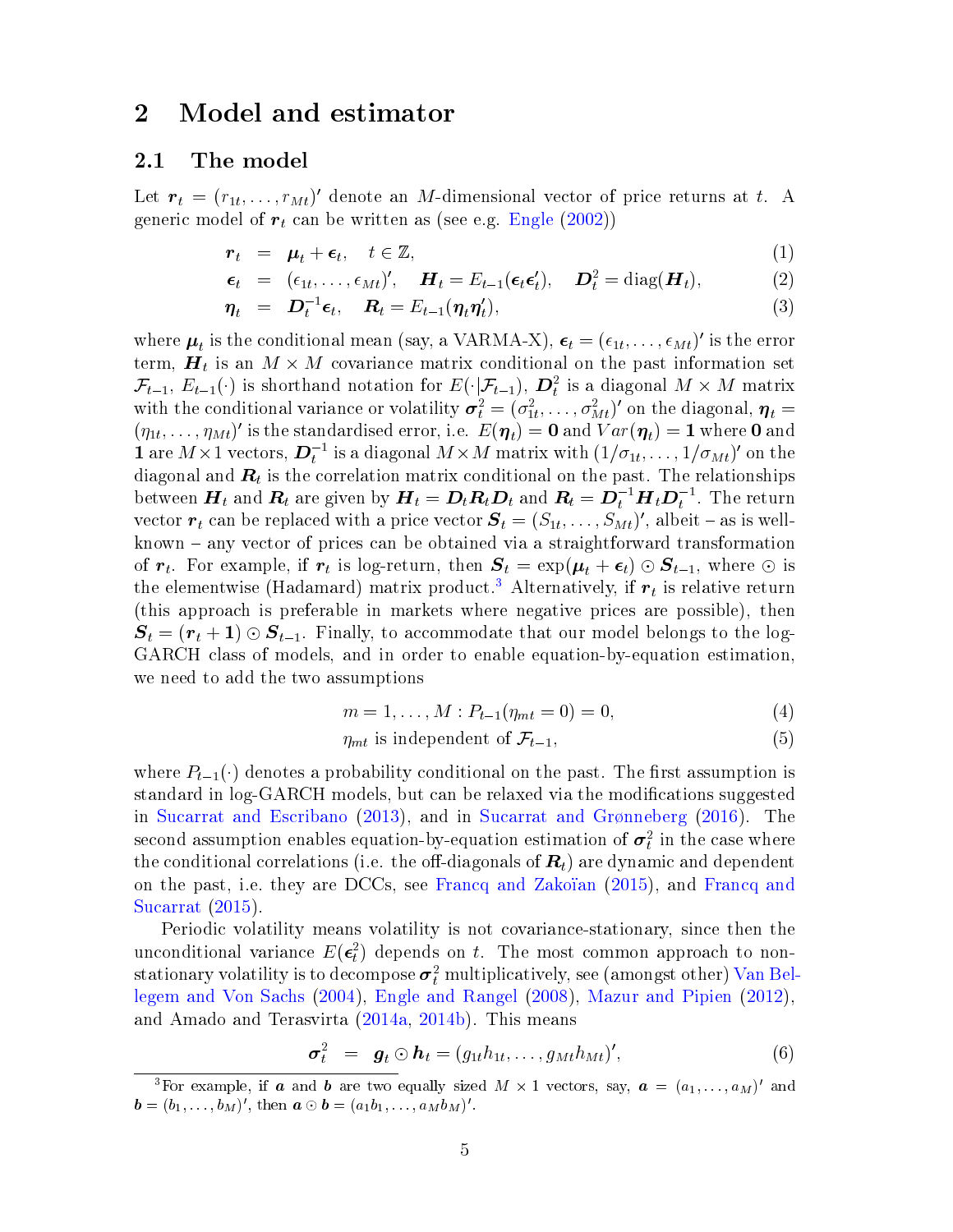where  $\boldsymbol{g}_t$  is the non-stationary component and  $\boldsymbol{h}_t$  is the stationary component (typically a GARCH-like process). In our model, the non-stationary component is specied as

$$
\ln \boldsymbol{g}_t = (\ln g_1(\boldsymbol{\lambda}_1, \boldsymbol{x}_{1t}), \ldots, \ln g_M(\boldsymbol{\lambda}_M, \boldsymbol{x}_{Mt}))', \qquad (7)
$$

where  $\ln g_1, \ldots, \ln g_M$  are known functions (linear or nonlinear),  $\bm{x}_{1t}, \ldots, \bm{x}_{Mt}$  are known, non-stochastic regressors, and  $\lambda_1, \ldots, \lambda_M$  are unknown parameters to be estimated. We do not restrict the  $x_{mt}$ 's nor the functions  $\ln g_m$  to be equal across equations, and the  $\ln g_m$ 's can assume a variety of shapes. In the simplest case the  $\ln g_m$ 's are linear functions made up of time dummies (calendar effects, etc.), but it can also assume the shape of an exponential spline as in [Engle and Rangel](#page-16-11) [\(2008\)](#page-16-11), the Fourier Flexible Form (FFF) as in [Mazur and Pipien](#page-17-9) [\(2012\)](#page-17-9), or smooth threshold models as in Amado and Terasvirta [\(2014a,](#page-15-5) [2014b\)](#page-15-6). Under appropriate assumptions, the functions may also be estimated nonparametrically, as in [Van Bellegem and](#page-17-8) [Von Sachs](#page-17-8) [\(2004\)](#page-17-8).

The stationary component is specified as

<span id="page-7-1"></span>
$$
\ln \boldsymbol{h}_t = \boldsymbol{\omega} + \sum_{i=1}^p \boldsymbol{\alpha}_i \ln \widetilde{\boldsymbol{\epsilon}}_{t-i}^2 + \sum_{j=1}^q \boldsymbol{\beta}_j \ln \boldsymbol{h}_{t-j},
$$
\n(8)

where  $\ln \mathbf{h}_t = (\ln h_{1,t}, \dots, \ln h_{M,t})'$ ,  $\boldsymbol{\omega} = (\omega_1, \dots, \omega_M)'$ ,  $\ln \tilde{\boldsymbol{\epsilon}}_t^2 = (\ln \boldsymbol{\epsilon}_t^2 - \ln \boldsymbol{g}_t) =$ <br>  $(\ln h, n^2 - \ln h_{M,t})'$  $(\ln h_{1t} \eta_{1t}^2, \ldots, \ln h_{Mt} \eta_{Mt}^2)'$ ,

$$
\boldsymbol{\alpha}_i = \left(\begin{array}{ccc} \alpha_{11,i} & \cdots & \alpha_{1M,i} \\ \vdots & \ddots & \vdots \\ \alpha_{M1.i} & \cdots & \alpha_{MM.i} \end{array}\right) \quad \text{and} \quad \boldsymbol{\beta}_j = \text{diag}(\beta_{11,j}, \ldots, \beta_{MM,j}).
$$

The non-diagonality of  $\alpha_i$  enables feedback among equations, whereas the diagonality of  $\boldsymbol{\beta}_j$  enables equation-by-equation estimation. The model is stable (in  $\ln \boldsymbol{h}_t$ ) if all eigenvalues of  $\sum_{i=1}^{p} (\alpha_i + \beta_i)$  are strictly less than 1 in modulus, and ln  $h_t$  is invertible if all the eigenvalues of  $\sum_{j=1}^{q} \beta_j$  are strictly less than 1 in modulus.

#### <span id="page-7-0"></span>2.2 Equation-by-equation estimation

In our model, given by  $(1)-(8)$  $(1)-(8)$  $(1)-(8)$ , the mth. log-volatility equation can be written as

<span id="page-7-2"></span>
$$
\ln \sigma_{mt}^2 = \ln g_{mt} + \ln h_{mt}, \tag{9}
$$

$$
\ln g_{mt} = \ln g_m(\lambda_m, x_{mt}), \qquad (10)
$$

$$
\ln h_{mt} = \omega_m + \sum_{i=1}^p \alpha_{m,i} \ln \tilde{\epsilon}_{t-i}^2 + \sum_{j=1}^q \beta_{mm,j} \ln \sigma_{m,t-j}^2, \qquad (11)
$$

where  $\alpha_{m,i}$  is the mth. row of  $\alpha_i$ , i.e.  $\alpha_{m,i} = (\alpha_{m1,i}, \ldots, \alpha_{mM,i})$ . Estimation of equation  $m$  proceeds in three steps: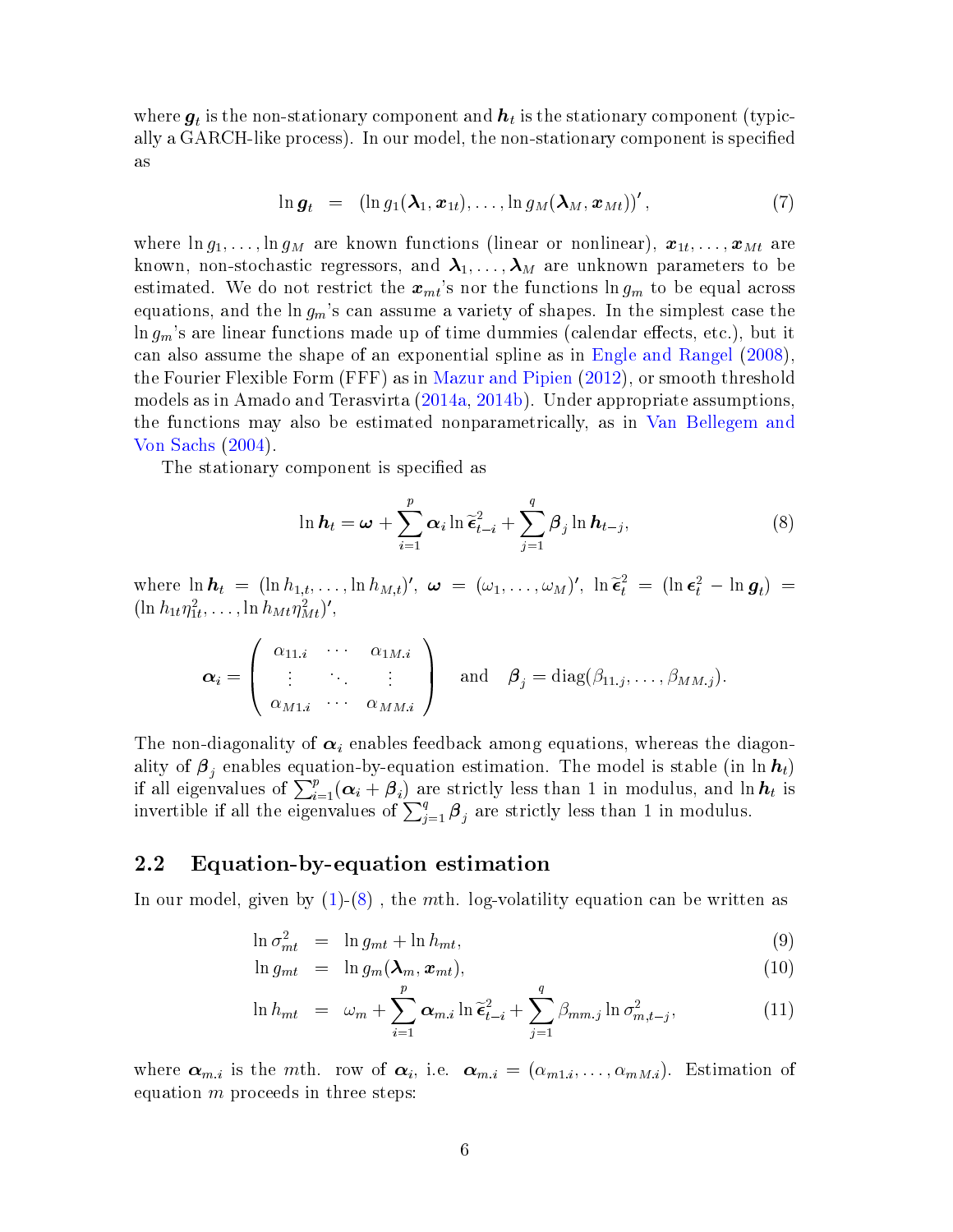1. Estimate  $\lambda_m$  by means of the auxiliary regression

$$
\ln \epsilon_{mt}^2 = \lambda_{m0} + \ln g_m(\lambda_m, x_{mt}) + y_{mt}, \qquad (12)
$$

where  $\lambda_{m0}$  is the intercept and  $y_{mt}$  the error-term. Below, we show that  $\lambda_{m0} = E(\ln \tilde{\epsilon}_{mt}^2)$  and that  $y_{mt}$  is a zero-mean stationary error under standard<br>assumptions. In the case where  $\lambda$  enters linearly in lag, the parameters can assumptions. In the case where  $\lambda_m$  enters linearly in ln  $g_m$  the parameters can be estimated by OLS.

- 2. Fit an ARMA model to the residuals  $\hat{y}_{mt}$  from the first step. Below, we show that the error-term  $y_{mt}$  from Step 1 is in fact governed by a meancorrected ARMA representation of  $\ln h_{mt}$ . Due to the relationships between the parameters of the log-GARCH model and the parameters of the meancorrected ARMA-representation, this provides consistent estimates of all the log-GARCH parameters apart from the intercept  $\omega_m$ . As we will show, however, an estimate of  $\omega_m$  is not needed in order to estimate  $\sigma_{mt}^2$ . Nevertheless,  $\omega_m$  can – if needed – be estimated subsequently in a fourth step (see below).
- 3. Estimate the log-moment  $E(\ln \eta_{mt}^2)$  needed to complete the estimate of  $\sigma_{mt}^2$ . As we show below, estimation of  $E(\ln \eta_{mt}^2)$  is straightforward by means of a simple formula made up of the residuals from Step 2.

We now provide the details of this three step estimator.

Step 1 consists of estimating an auxiliary regression whose error-term follows the mean-corrected ARMA-representation of  $\ln h_{mt}$ . If  $E|\ln \eta_{mt}^2| < \infty$ , then the ARMA-representation of  $\ln h_{mt}$  is

$$
\ln \tilde{\epsilon}_{mt}^2 = \phi_{m0} + \sum_{i=1}^p \phi_{m,i} \ln \tilde{\epsilon}_{t-i}^2 + \sum_{j=1}^q \theta_{mm,j} u_{m,t-j} + u_{m,t}, \tag{13}
$$

where

<span id="page-8-2"></span>
$$
u_{m,t} = \ln \eta_{m,t}^2 - E(\ln \eta_{m,t}^2), \quad u_{m,t} \sim WN(0, \sigma_{u_m}^2), \tag{14}
$$

$$
\phi_{m0} = \omega_m + (1 - \sum_{j=1}^{r} \beta_{mm,j}) E(\ln \eta_{mt}^2), \qquad (15)
$$

<span id="page-8-1"></span>
$$
\boldsymbol{\phi}_{m.i} = (\alpha_{m1.i}, \dots, \alpha_{mm.i} + \beta_{mm.i}, \dots, \alpha_{mM.i}) \text{ and } \theta_{mm.j} = -\beta_{mm.j}.
$$
 (16)

In other words,  $\phi_{m,i}$  is the *mth.* row of  $\phi_i$ . If  $E|\ln \tilde{\epsilon}_t^2$ <br>ARMA concentration is  $\left| \frac{2}{t} \right| < \infty, \text{ then the mean-corrected}$ ARMA representation is

$$
y_{m,t} = \sum_{i=1}^{p} \boldsymbol{\phi}_{m,i} \boldsymbol{y}_{t-i} + \sum_{j=1}^{q} \theta_{mm,j} u_{m,t-j} + u_{m,t} \qquad u_{m,t} \sim \text{WN}(0, \sigma_{u_m}^2), \tag{17}
$$

where  $y_{m,t} = \ln \tilde{\epsilon}_{m,t}^2 - E(\ln \tilde{\epsilon}_{m,t}^2)$  and  $\mathbf{y}_t = (y_{1,t}, \dots, y_{M,t})'$ . To obtain the auxiliary<br>regression in (18), we simply add  $\ln n^2$  to  $\ln \sigma^2$  in (9), which gives regression in [\(18\)](#page-8-0), we simply add  $\ln \eta_{mt}^2$  to  $\ln \sigma_{mt}^2$  in [\(9\)](#page-7-2), which gives

<span id="page-8-0"></span>
$$
\ln \epsilon_{mt}^2 = \ln g_{mt} + \ln h_{mt} + \ln \eta_{mt}^2
$$
  
= 
$$
\ln g_{mt} + \ln \tilde{\epsilon}_{mt}^2
$$
  
= 
$$
\lambda_{m0} + \ln g_{mt} + y_{mt},
$$
 (18)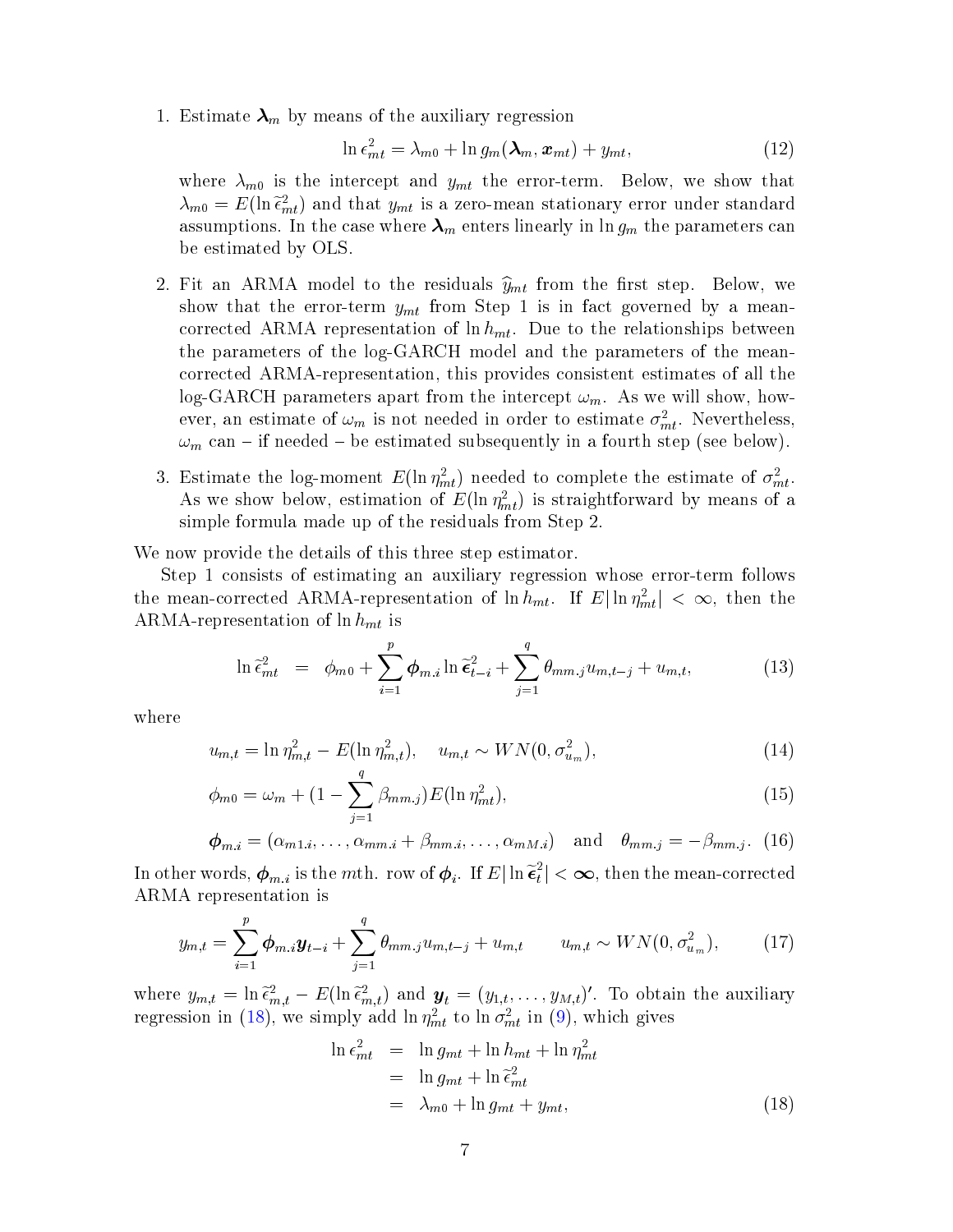where  $\lambda_{m0} = E(\ln \tilde{\epsilon}_{mt}^2)$  and  $y_{mt} = \ln \tilde{\epsilon}_{mt}^2 - E(\ln \tilde{\epsilon}_{mt}^2)$ . In other words, [\(18\)](#page-8-0) is a<br>standard regression model in which the error-term follows a zero-mean stationary standard regression model in which the error-term follows a zero-mean stationary error. In particular, if  $\lambda_m$  enters ln  $g_{mt}$  linearly, then  $\lambda_{m0} + \ln g_{mt}$  can be estimated by OLS.

Step 2 consists of estimating [\(17\)](#page-8-1) using the residuals  $\hat{y}_{mt}$  from Step 1. This is an ARMA-X estimation problem that provides estimates of all the ARCH and GARCH parameters – except  $\omega_m$  – due to the relationships in [\(16\)](#page-8-2). An estimate of  $\omega_m$ , however, is not needed if the aim is to estimate  $\sigma_{mt}^2$ . The reason for this is that the fitted values from the first two steps provide estimates of  $E(\ln \tilde{\epsilon}_{mt}^2) + \ln g_{mt}$  and  $E_{ext}(u_{-k})$  respectively. Adding these gives  $E_{t-1}(y_{mt})$ , respectively. Adding these gives

$$
E(\ln \tilde{\epsilon}_{mt}^2) + \ln g_{mt} + E_{t-1}(y_{mt}) = \ln g_{mt} + E_{t-1}(\ln \tilde{\epsilon}_{mt}^2)
$$
  
=  $\ln g_{mt} + \ln h_t + E(\ln \eta_{mt}^2)$ , (19)

since  $\ln \tilde{\epsilon}_{mt}^2 = \ln h_{mt} + \ln \eta_{mt}^2$ . So only an estimate of  $E(\ln \eta_{mt}^2)$  is needed to complete the estimate of  $\sigma^2$ the estimate of  $\sigma_{mt}^2$ .

Step 3 thus consists of estimating  $E(\ln \eta_{mt}^2)$ . [Sucarrat et al.](#page-17-3) [\(2016\)](#page-17-3) noted that, if  $|E|\ln\eta_{mt}^2|<\infty$  and  $E(\eta_{mt}^2)=1,$  then it follows straightforwardly that  $-\ln E(\exp(u_{mt}))=1$  $E(\ln \eta_{mt}^2)$ . This suggests

<span id="page-9-1"></span>
$$
-\ln\left[T^{-1}\sum_{t=1}^{T}\exp(\widehat{u}_{mt})\right]
$$
\n(20)

provides a consistent estimator of  $E(\ln \eta_{mt}^2)$ , where the  $\hat{u}_{mt}$ 's are the residuals from<br>Stop 2<sup>4</sup> Sucarrat et al. (2016) provide conditions under which this indeed holds Step 2.[4](#page-9-0) Sucarrat et al. [\(2016\)](#page-17-3) provide conditions under which this indeed holds, whereas [Francq and Sucarrat](#page-16-9) [\(2015\)](#page-16-9) prove that this holds when the ARMA-X representation of equation m in a first order multivariate  $log-GARCH-X$  model – where the X-part refers to stochastic conditioning variables – is estimated by Least Squares.

Summarised, then, the estimate of  $\sigma_{mt}^2$  is given by

<span id="page-9-2"></span>
$$
\widehat{\sigma}_{mt}^2 = \exp\left(\widehat{E}(\ln \widetilde{\epsilon}_{mt}^2) + \ln \widehat{g}_{mt} + \widehat{E}_{t-1}(y_{mt}) - \widehat{E}(\ln \eta_{mt}^2)\right),\tag{21}
$$

where  $\hat{E}(\ln \tilde{\epsilon}_{mt}^2) + \ln \hat{g}_{mt}$  is the fitted value of the auxiliary regression in Step 1,<br> $\hat{E}_{m}(\omega)$  is the fitted value of the mean corrected APMA representation in Step 3  $\widehat{E}_{t-1}(y_{mt})$  is the fitted value of the mean-corrected ARMA representation in Step 2 and  $E(\ln \eta_{mt}^2)$  is the estimate of  $E(\ln \eta_{mt}^2)$  in Step 3.

An estimate of  $\omega_m$  requires estimation of the other equations, in addition to equation m. This is because the expression for  $E(\ln \tilde{\epsilon}_{mt}^2)$ , which can be written as  $E(\ln \tilde{\epsilon}^2) = \phi_{ext} + \sum_{k=0}^{p} \phi_{ext} E(\ln \tilde{\epsilon}^2)$  depends on the unconditional expectations of  $E(\ln \tilde{\epsilon}_{mt}^2) = \phi_{m0} + \sum_{i=1}^p \phi_{m,i} E(\ln \tilde{\epsilon}_t^2)$ <br>the other equations. Solving for  $\omega$  $t<sub>t</sub>$ ), depends on the unconditional expectations of the other equations. Solving for  $\omega_m$  in the expression for  $E(\ln \tilde{\epsilon}_{mt}^2)$  gives

$$
\omega_m = \left(1 - \sum_{j=1}^q \beta_{mm,j}\right) E\left(\ln \tilde{\epsilon}_{mt}^2\right) - \sum_{i=1}^p \alpha_{m,i} E\left(\ln \tilde{\epsilon}_t^2\right) - \left(1 - \sum_{j=1}^q \beta_{mm,j}\right) E\left(\ln \eta_{mt}^2\right), (22)
$$

<span id="page-9-0"></span><sup>4</sup>The expression in square brackets in  $(20)$  is the smearing estimate of [Duan](#page-16-12)  $(1983)$ .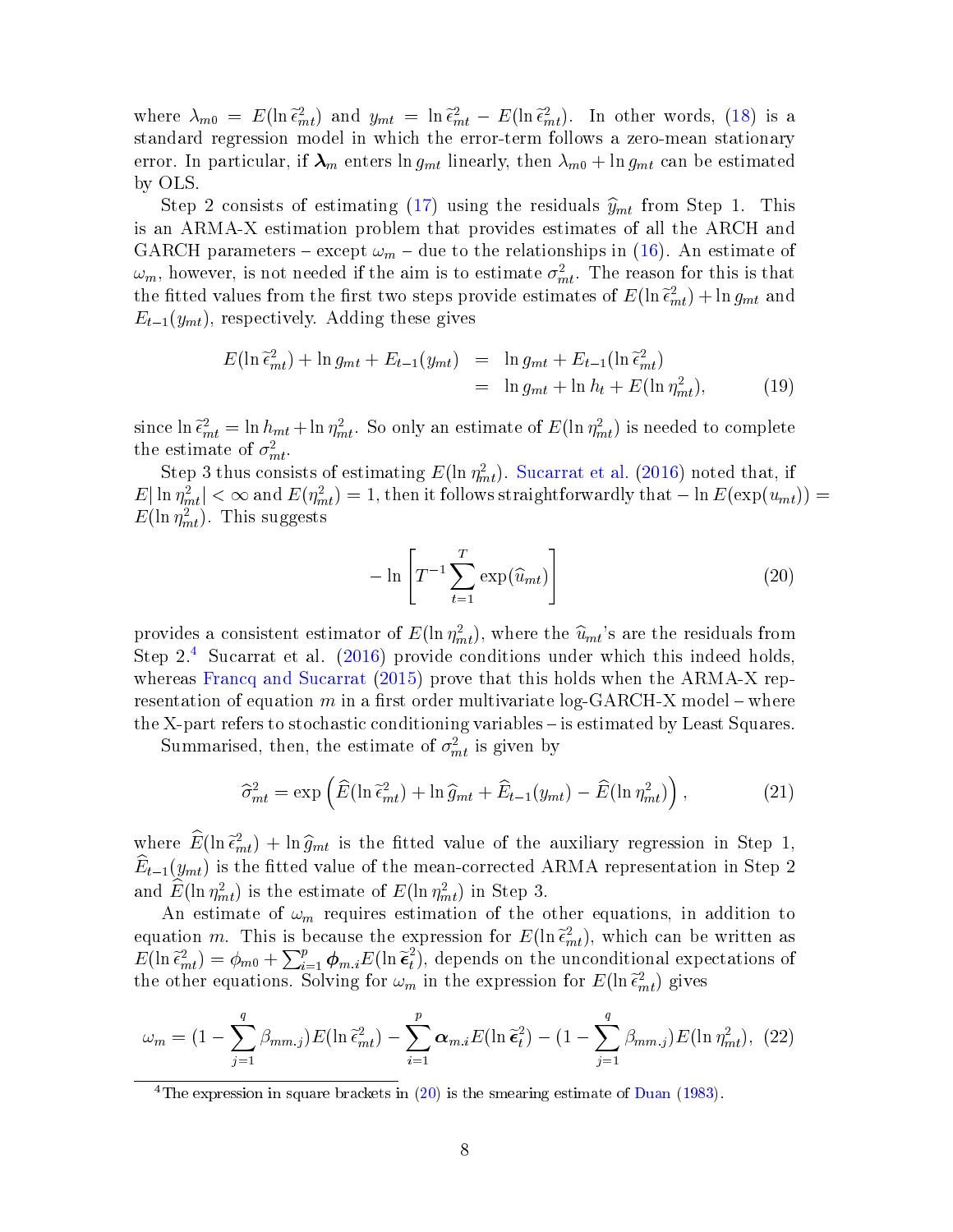where we have used the expression for  $\phi_{m0}$  in [\(15\)](#page-8-2), and that  $\sum_{i=1}^p \phi_{m,i} E(\ln \tilde{\epsilon}_t^2)$ <br>  $\sum_{i=1}^p \phi_{m,i} E(\ln \tilde{\epsilon}_t^2) + \sum_{i=1}^q \beta_{m,i} E(\ln \tilde{\epsilon}_t^2)$  is should be noted that only the elements  $\binom{2}{t} =$  $\sum_{i=1}^p \alpha_{m,i} E(\ln \tilde{\epsilon}_t^2)$  $\sum_{j=1}^{2} \beta_{mm,j} E(\ln \tilde{\epsilon}_{mt}^2)$ . It should be noted that only the elements in  $E(\ln \tilde{\epsilon}_t^2)$  $_{t}^{2}$ ), apart from the *mth*. entry, comes from the other equations. In other words, if there is no feedback effects (i.e. all entries in the  $\alpha_{m,i}$ 's apart from the mth. entry are zero), then there is no need to estimate the other equations in order to estimate  $\omega_m$ .

### <span id="page-10-0"></span>2.3 Stochastic covariates  $(\Upsilon X)$

Electricity price volatility is likely to depend on a range of stochastic factors, e.g. leverage, weather-related quantities and other market specific variables. An appealing property of the model and associated estimation procedure described above is therefore that the stationary component  $h_t$  can straightforwardly be augmented by stationary stochastic covariates, "X". Let  $\mathbf{x}_t^s = (x_{1t}^s, x_{2t}^s, \ldots)'$  denote a vector of covariance-stationary variables, where the superscript s is intended to connote "stochastic" (in contrast to the non-stochastic regressors in the non-stationary component). For notational convenience, but without any loss of generality, we henceforth assume that  $x_i^s$  is mean-corrected, so that  $E(x_i^s) = 0$ . The stationary component in [\(8\)](#page-7-1) now becomes

$$
\ln \mathbf{h}_t^2 = \boldsymbol{\omega} + \sum_{i=1}^p \alpha_i \ln \widetilde{\boldsymbol{\epsilon}}_{t-i}^2 + \sum_{j=1}^q \beta_j \ln \mathbf{h}_{t-j}^2 + \delta \mathbf{x}_{t-1}^s, \tag{23}
$$

where  $\delta$  is a parameter-matrix of appropriate size. Contrary to non-exponential GARCH models, we do not need to impose any non-negativity constraints on  $\delta$ , nor on the variables in  $x_i^s$ . The ARMA-representation of  $\ln h_{mt}$  is now

$$
\ln \tilde{\epsilon}_{mt}^2 = \phi_{m0} + \sum_{i=1}^p \phi_{m,i} \ln \tilde{\epsilon}_{t-i}^2 + \sum_{j=1}^q \theta_{mm,j} u_{m,t-j} + \delta_m \boldsymbol{x}_{t-1}^s + u_{m,t}, \qquad (24)
$$

where  $\delta_m$  is the mth. row of  $\delta$ , and where  $\phi_{m0}$ ,  $\phi_{m,i}$ ,  $\theta_{mm,j}$  and  $u_{mt}$  are the same as before, i.e. they are given by  $(14)-(16)$  $(14)-(16)$  $(14)-(16)$ . The mean-corrected ARMA representation now becomes

<span id="page-10-2"></span>
$$
y_{m,t} = \sum_{i=1}^{p} \boldsymbol{\phi}_{m,i} \boldsymbol{y}_{t-i} + \sum_{j=1}^{q} \theta_{mm,j} u_{m,t-j} + \boldsymbol{\delta}_m \boldsymbol{x}_{t-1}^s + u_{m,t},
$$
(25)

where  $y_{m,t}$ ,  $\mathbf{y}_t$  and  $u_{mt}$  are defined as earlier. The practical consequence of this is that the three step estimation procedure described above only requires one minor modi fication: Estimate  $(25)$  instead of  $(17)$  in Step 2. The other steps are unchanged, and if an estimate of  $\omega_m$  is needed, then formula [\(22\)](#page-9-2) can still be used.

### <span id="page-10-1"></span>2.4 Dynamic Conditional Correlations (DCCs)

Assumption [\(5\)](#page-6-4) enables DCCs. The three-step estimation procedure described above, however, does not provide estimates of the DCCs. Nevertheless, they can  $-$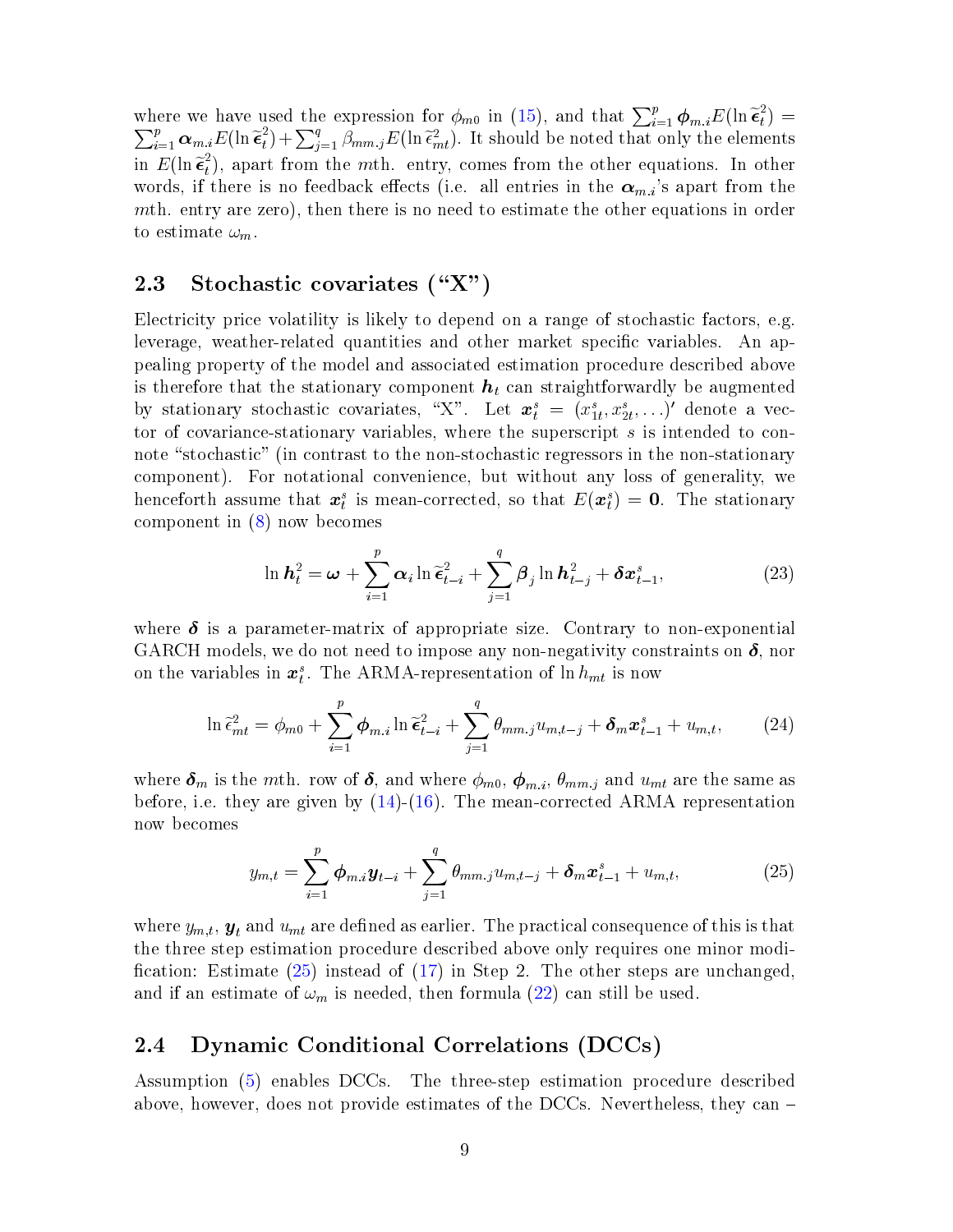if needed – be estimated in a subsequent step. The estimates  $\hat{\sigma}_{1t}^2, \ldots, \hat{\sigma}_{Mt}^2$  from the<br>three-step procedure above lead to the standardised residuals  $\hat{\mathbf{r}} = (\hat{\mathbf{r}}, \hat{\mathbf{r}}, \hat{\mathbf{r}}, \hat{\mathbf{r}})$ three-step procedure above lead to the standardised residuals  $\hat{\eta}_t = (\hat{\eta}_{1t}, \dots, \hat{\eta}_{Mt})'$ ,<br>where  $\hat{\eta}_t = \epsilon \quad (\hat{\sigma}_t$ . These residuals can be used to estimate a DCC specification where  $\hat{\eta}_{mt} = \epsilon_{mt}/\hat{\sigma}_{mt}$ . These residuals can be used to estimate a DCC specification of  $\boldsymbol{R}_t = E(\boldsymbol{\eta}_t \boldsymbol{\eta}_t' | \mathcal{F}_{t-1})$ . An example is the DCC of [Engle](#page-16-10) [\(2002\)](#page-16-10), or alternatively the corrected version of [Aielli](#page-15-4) [\(2013\)](#page-15-4), see e.g. the empirical section of [Francq and](#page-16-9) [Sucarrat](#page-16-9) [\(2015\)](#page-16-9). Another option is the robust (to spikes) DCC model proposed for electricity prices by [Dupuis](#page-16-4) [\(2016\)](#page-16-4).

## <span id="page-11-0"></span>3 The volatility of hourly day-ahead system prices at Nord Pool

#### <span id="page-11-1"></span>3.1 Data

Nord Pool Spot AS is one of the largest energy exchanges in the world measured in traded volume of terrawatts per hour (TWh). Currently 380 members operate on the exchange, and these include public and private energy producers, energy intensive industries, large consumers, distributors, funds, investment companies, banks, brokers, utility companies and financial institutions. Arguably, the most important price at the exchange is the "system price". This is because it constitutes some sort of aggregate or equilibrium price (it is determined by the intersection of the aggregate supply and demand curves of all bids and offers), and because it is used as reference in financial contracts  $-$  used for hedging and risk management  $-$ traded at Nasdaq Commodities.<sup>[5](#page-11-2)</sup>

Our rawdata consist of the hourly day-ahead system prices in Euros per kw/h from 1 January 2010 to 20 May 2014. This amounts to  $T = 1601$  daily observations for each m before differencing and lagging. The price at day  $t$  in hour m we denote  $S_{mt}$ , where  $m = 1, \ldots, 24$ . Note that  $S_{1t}$  should be interpreted as the price from midnight to 1am in day  $t$ ,  $S_{2t}$  is the price from 1am to 2am in day  $t$ , and so on. The daily log-return for hour m, denoted  $r_{mt}$ , is defined as  $\ln S_{m,t} - \ln S_{m,t-1}$ , i.e. the daily log-return for hour m. Graphs of  $S_{mt}$  and  $r_{mt}$  are contained in Figures [1](#page-22-0) and [2,](#page-23-0) whereas the top graph in Figure [3.](#page-24-0) The prices and returns exhibit the usual characteristics, i.e. that price variability is substantially larger than those of stocks, stock indices and exchange rates, and that big spikes or jumps occur relatively frequently. On average, the price is highest at 9am and lowest at 4am. There are no negative prices in our data, but five spurious zeros due to daylight saving time.<sup>[6](#page-11-3)</sup> These zeros we replace by the average of the two adjacent values.

<span id="page-11-2"></span><sup>5</sup>See [https://www.nordpoolspot.com/About-us/,](https://www.nordpoolspot.com/About-us/) [http://www.nordpoolspot.com/](http://www.nordpoolspot.com/How-does-it-work/Financial-market/) [How-does-it-work/Financial-market/](http://www.nordpoolspot.com/How-does-it-work/Financial-market/) and [http://www.nordpoolspot.com/TAS/](http://www.nordpoolspot.com/TAS/Day-ahead-market-Elspot/Price-calculation/) [Day-ahead-market-Elspot/Price-calculation/.](http://www.nordpoolspot.com/TAS/Day-ahead-market-Elspot/Price-calculation/) All accessed 14 July 2016.

<span id="page-11-3"></span><sup>&</sup>lt;sup>6</sup>The five zeros all occurred for  $m = 3$ , one in each year: 28 March 2010, 27 March 2011, 25 March 2012, 31 March 2013 and 30 March 2014.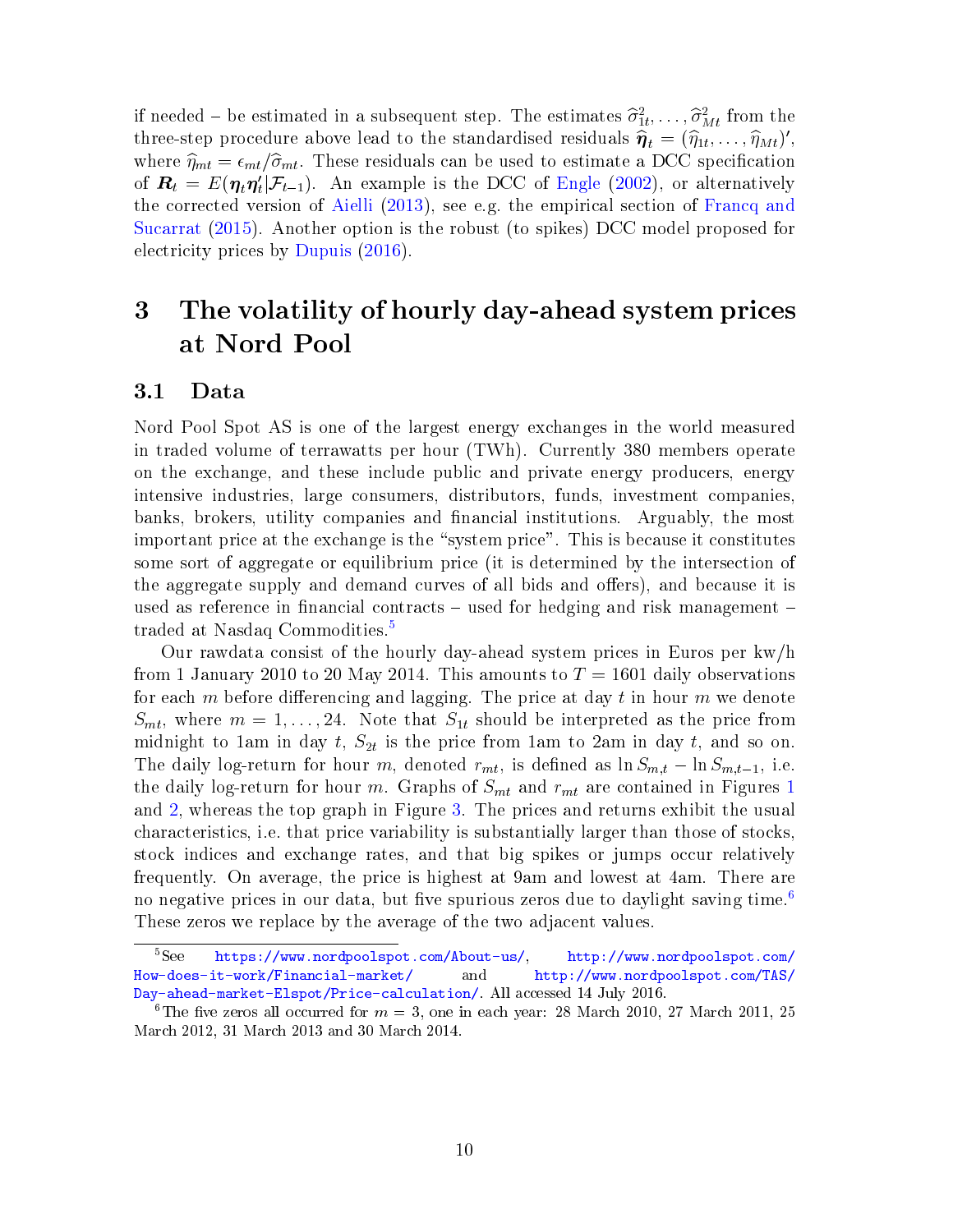#### <span id="page-12-0"></span>3.2 Models of the mean and volatility

We start by fitting a conditional mean specification to the vector  $r_t$  of daily returns. A restricted Vector Autoregressive (VAR) model is formulated and estimated, where each equation contains its own AR-lags from 1 to 7 and daily impulse dummies (Tuesday to Sunday). The total number of estimated parameters in each equation is thus fourteen: One intercept  $+$  seven AR-parameters  $+$  six dummy-parameters. The second column of Table [1](#page-18-0) and the second graph in Figure [3](#page-24-0) contain the Rsquareds of the twenty-four conditional mean equations. As is clear, predictability varies substantially across the day, since the R-squareds range from only  $5\%$  when  $m = 1$  to a peak of 50% when  $m = 9$ . As a whole, the graph clearly indicates that the explanatory power is higher in peak hours, i.e. from about  $m = 7$  to about  $m = 19$ .

We fit five different multivariate volatility models to the vector of errors  $\epsilon_t$ . The models we label (a) – (e), and in each of the five models equation m is given by

(a) 
$$
\ln \sigma_{mt}^2 = \omega + \alpha_{mm,1} \ln \tilde{\epsilon}_{m,t-1}^2 + \beta_{mm,1} \ln h_{m,t-1},
$$
  
\n(b)  $\ln \sigma_{mt}^2 = \sum_{i=1}^6 \lambda_{mi} d_{it},$   
\n(c)  $\ln \sigma_{mt}^2 = \sum_{i=1}^6 \lambda_{mi} d_{it} + \omega + \alpha_{mm,1} \ln \tilde{\epsilon}_{m,t-1}^2 + \beta_{mm,1} \ln h_{m,t-1},$   
\n(d)  $\ln \sigma_{mt}^2 = \sum_{i=1}^6 \lambda_{mi} d_{it} + \omega + \alpha_{mm,1} \ln \tilde{\epsilon}_{m,t-1}^2 + \alpha_{mm(1),1} \ln \tilde{\epsilon}_{m(1),t-1}^2 + \alpha_{mm(2),1} \ln \tilde{\epsilon}_{m(2),t-1}^2 + \beta_{mm,1} \ln h_{m,t-1},$   
\n(e)  $\ln \sigma_{mt}^2 = \sum_{i=1}^6 \lambda_{mi} d_{it} + \omega + \alpha_{mm,1} \ln \tilde{\epsilon}_{m,t-1}^2 + \alpha_{mm(1),1} \ln \tilde{\epsilon}_{m(1),t-1}^2 + \alpha_{mm(2),1} \ln \tilde{\epsilon}_{m(2),t-1}^2 + \beta_{mm,1} \ln h_{m,t-1} + \delta_m x_{m,t-1}.$ 

Model (a) is a plain  $log-GARCH(1,1)$  and serves as benchmark. The variables  $d_{1t}, \ldots, d_{6t}$  are dummies for Tuesday to Sunday, respectively. So (b)–(e) all contain periodicity. In (e) and (d),  $\ln \tilde{\epsilon}_{m(1),t-1}^2$  and  $\ln \tilde{\epsilon}_{m(2),t-1}^2$  are the two most adjacent<br>lex ABCH lags in equation  $m$ . For example, if  $m-1$ , then  $m(1)-2$  and  $m(2)-3$ . log-ARCH lags in equation m. For example, if  $m = 1$ , then  $m(1) = 2$  and  $m(2) = 3$ . Similarly, if  $m = 2$ , then  $m(1) = m - 1 = 1$  and  $m(2) = m + 1 = 3$ . And so on. The idea is to include those log-ARCH terms that are most likely to have a feedback effect on the volatility of equation m. Finally, the variable  $x_{m,t-1}$  is a lagged meancorrected asymmetry or "leverage" term, where the lagged asymmetry term is given by  $I_{\{\epsilon_{m,t-1}<0\}}$ .

Estimation of the five multivariate models all together takes about thirty seconds on an average laptop, and we experience no numerical issues.<sup>[7](#page-12-1)</sup> Both the deterministic and stationary parts are estimated by Least Squares (LS), and a summary of the

<span id="page-12-1"></span><sup>&</sup>lt;sup>7</sup>The computations were undertaken with  $R$  code on a Lenovo X250 with an Intel Core i7-5600U-2.60 Ghz processor running Win7-64bit.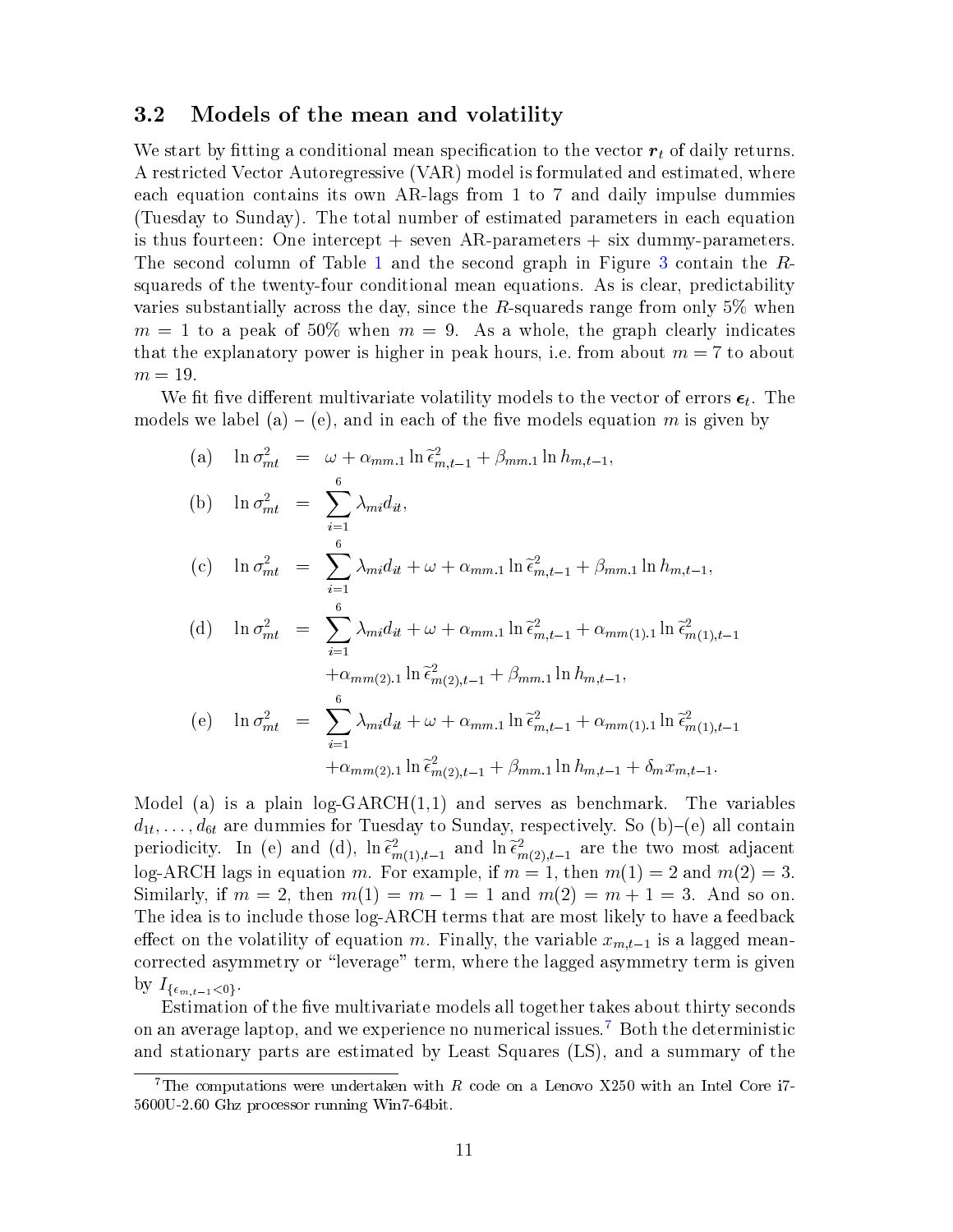estimation results are contained in Table [1.](#page-18-0) For comparison we use the [Schwarz](#page-17-10) [\(1978\)](#page-17-10) information criterion (BIC), which favours parsimony. The best model in hour  $m$  according to the BIC is identified with an asterisk  $(*)$  to the right of its BICvalue. In all but one case the best model is either (d) or (e). In other words, in all but one case the best model contains periodicity and feedback terms. The exception occurs at midnight, i.e. for  $m = 24$ , in which model (a) is the best according to the BIC. If we only compare (a), (b) and (c) against each other to obtain a more detailed idea of the importance of periodicity, then we see that either (b) or (c) performs better in 17 out of the 24 hours. Moreover, the periods in which (a) performs better are clustered in the evening, since they are  $m = 17, 18, 19, 20, 21, 22$ and 24. Finally, with respect to leverage, equation (e) performs better than (d) in 12 instances, whereas the opposite is the case in 11 instances. In other words, there is evidence of leverage in about half of the hours. Interestingly, whenever present, the leverage is always positive  $-$  i.e. we find no evidence of the socalled inverse (i.e. negative) leverage effect, and most of the instances of leverage occurs at night from  $m = 21$  to  $m = 6$ . Summarised, then, our results provides extensive evidence of periodicity and feedback effects in the volatility, and in about half of the hours there is leverage. In only a single instance, at midnight, did the plain  $log-GARCH(1,1)$ perform better than the other specifications.

The third, fourth and fth graphs in Figure [3](#page-24-0) provide a more detailed picture of the best specifications in each m. The third graph contains the  $\text{ARCH}(1)$  estimates, i.e.  $\hat{\alpha}_{mm,1}$ , for  $m = 1, \ldots, 24$ . All estimates but one are positive, and most are between 0 and 0.10. In other words, once periodicity and feedback effects are controlled for, then the (own) ARCH effect becomes substantially smaller than commonly found in electricity prices, and much closer to those usually found in stock and currency markets. The fourth graph in the figure contains the  $GARCH(1)$  parameter estimates, i.e.  $\widehat{\beta}_{mm.1}$ . Most of the values are in the 0.7 to 0.8 range, and interestingly the values below 0.7 are clustered around the morning hours, i.e.  $m = 5, 6$  and 7. Finally, the bottom graph contains the leverage estimates, i.e.  $\delta_m$ . The estimated value is zero if the best model in hour  $m$  does not contain leverage, and it is notable that the strongest impact is clustered at night, from  $m = 1$  to  $m = 6$ . Thereafter, leverage is either zero or very small.

### <span id="page-13-0"></span>3.3 Dynamic Conditional Correlations

To obtain estimates of the off-diagonals of  $\boldsymbol{H}_t$ , an estimate of  $\boldsymbol{R}_t = E_{t-1}(\boldsymbol{\eta}_t^{\prime}\boldsymbol{\eta}_t)$  is needed. To this end we fit the corrected DCC (cDCC) model of [Aielli](#page-15-4)  $(2013)$ , which is a modied version of Engle's [\(2002\)](#page-16-10) DCC. It should be noted that the cDCC is a covariance-stationary model of  $\bm{\eta}_t'\bm{\eta}_t$  even though  $\bm{\epsilon}_t'\bm{\epsilon}_t$  is not covariance stationary.

The cDCC model is given by

$$
\boldsymbol{R}_t = \boldsymbol{Q}_t^{*-1/2} \boldsymbol{Q}_t \boldsymbol{Q}_t^{*-1/2}, \quad \boldsymbol{Q}_t = (1 - \gamma_1 - \gamma_2) \boldsymbol{R} + \gamma_1 \boldsymbol{Q}_{t-1}^{*1/2} \boldsymbol{\eta}_{t-1} \boldsymbol{\eta}_{t-1}^{\prime} \boldsymbol{Q}_{t-1}^{*1/2} + \gamma_2 \boldsymbol{Q}_{t-1}, \tag{26}
$$

where  $\gamma_1, \gamma_2 \geq 0$  are scalars such that  $\gamma_1 + \gamma_2 < 1$ , **R** is a correlation matrix (which in general is not equal to  $E(\boldsymbol{R}_t))$ ,  $\boldsymbol{Q}_t^*$  is a diagonal matrix with elements from the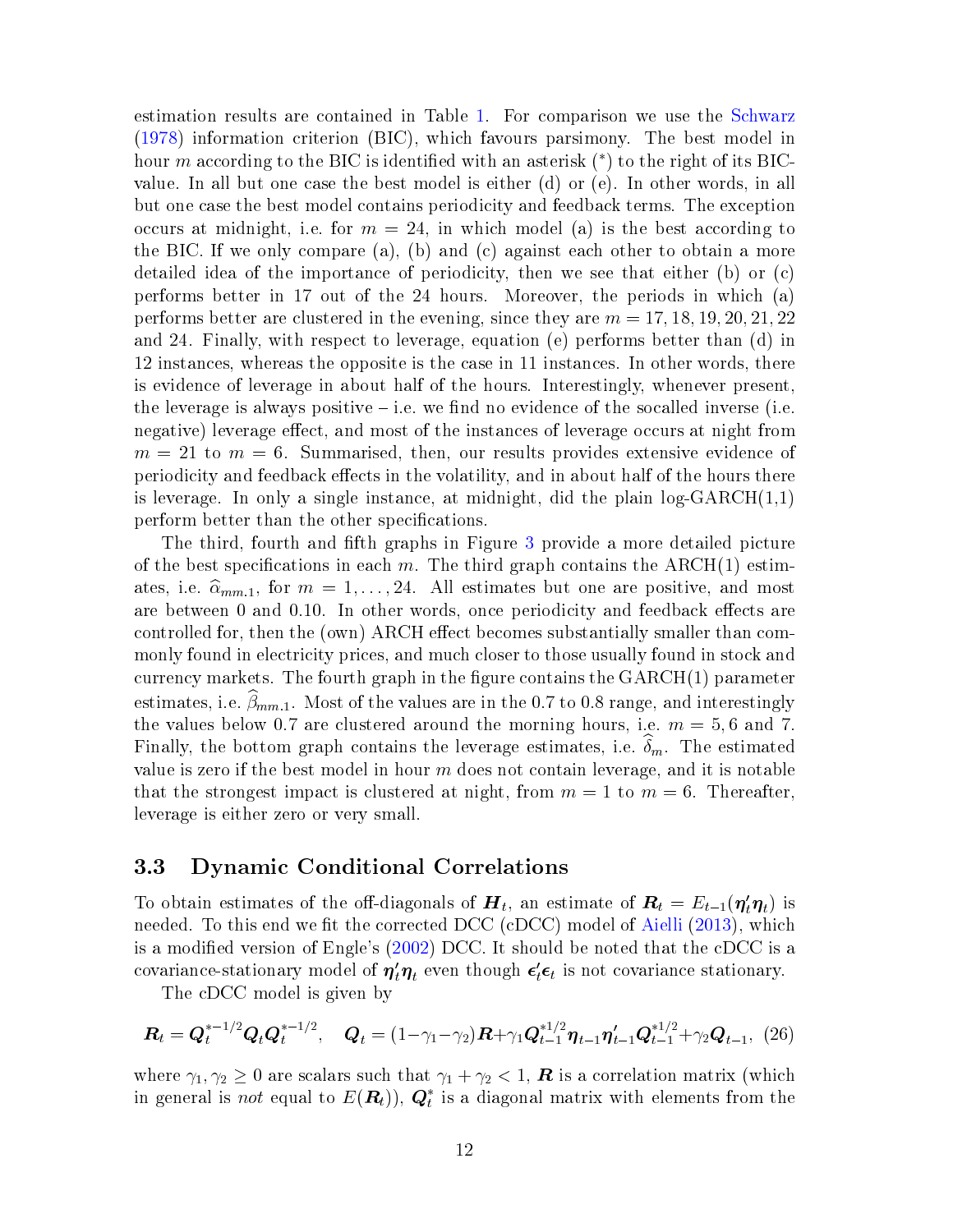diagonal of  $\bm{Q}_t$  and  $\bm{\eta}_t = \bm{D}_t^{-1} \bm{\epsilon}_t$ . Here, we define the standardised error  $\bm{\eta}_t$  to be made up of the errors from the best model in each  $m$  according to the BIC (see above). In other words, if  $m = 1$ , then  $\hat{\eta}_{1t}$  is that of model (e). If  $m = 8$ , then  $\hat{\eta}_{8t}$  is that of model (d) And so on is that of model (d). And so on.

Recalling that  $\boldsymbol{R}_t$  is both the conditional correlation and covariance matrix of  $\boldsymbol{\eta}_t$ , estimation of  $\gamma_1$  and  $\gamma_2$  by Gaussian Quasi Maximum Likelihood (QML) leads to the estimator

<span id="page-14-0"></span>
$$
(\widehat{\gamma}_1, \widehat{\gamma}_2) = \arg \max_{(\widehat{\gamma}_1, \widehat{\gamma}_2)} \sum_{t=1}^T \left( -M \ln 2\pi - \ln |\widehat{\boldsymbol{R}}_t| - \widehat{\boldsymbol{\eta}}_t^t \widehat{\boldsymbol{R}}_t^{-1} \widehat{\boldsymbol{\eta}}_t \right) / 2, \tag{27}
$$

where  $|\mathbf{R}_t|$  is the determinant of  $\mathbf{R}_t$ ,  $\hat{\pmb{\eta}}_t$  are the standardised residuals of the best models models,

$$
\widehat{\boldsymbol{R}}_t = \widehat{\boldsymbol{Q}}_t^{*-1/2} \widehat{\boldsymbol{Q}}_t \widehat{\boldsymbol{Q}}_t^{*-1/2}, \quad \widehat{\boldsymbol{Q}}_t = (1 - \widehat{\gamma}_1 - \widehat{\gamma}_2) \widehat{\boldsymbol{R}} + \widehat{\gamma}_1 \widehat{\boldsymbol{Q}}_{t-1}^{*1/2} \widehat{\boldsymbol{\eta}}_{t-1} \widehat{\boldsymbol{\eta}}_{t-1}^{*1/2} + \widehat{\gamma}_2 \widehat{\boldsymbol{Q}}_{t-1}^{*1/2} \n\widehat{\boldsymbol{R}} = \frac{1}{T} \sum_{t=1}^T \widehat{\boldsymbol{Q}}_t^{*1/2} \widehat{\boldsymbol{\eta}}_t \widehat{\boldsymbol{\eta}}_t^{*1/2}, \qquad \widehat{\boldsymbol{Q}}_t^* = \text{diag}(\widehat{q}_{11t}, \dots, \widehat{q}_{MMt}) \n\widehat{q}_{mmt} = (1 - \widehat{\gamma}_1 - \widehat{\gamma}_2) + \widehat{\gamma}_1 \widehat{\eta}_{m,t-1}^2 + \widehat{\gamma}_2 \widehat{q}_{mm,t-1} \quad \text{for } m = 1, \dots, M.
$$

The estimates of  $\gamma_1$  and  $\gamma_2$  are 0.004 and 0.905, respectively, which suggests the correlations are relatively persistent. An estimate of the unconditional correlation  $E(\boldsymbol{R}_t)$  is obtained as  $\widehat{\boldsymbol{R}}^{*-1/2} \widehat{\boldsymbol{R}} \widehat{\boldsymbol{R}}^{*-1/2}$ , where  $\widehat{\boldsymbol{R}}^*$  is a diagonal matrix containing the diagonal elements of  $\hat{\boldsymbol{R}}$ . Figure [4](#page-25-0) depicts the evolution of the unconditional correlations over the day depending on  $m$ . The general tendency is clear: The strongest unconditional correlations of  $E(\eta_{it}\eta_{mt})$  are always those closest to hour i. The top left graph, for example, depicts the evolution of  $\widehat{E}(\eta_{1t}\eta_{mt})$  for  $m = 1, \ldots 24$ . Naturally, when  $m = 1$ , then  $\widehat{E}(\eta_{1t}\eta_{1t}) = 1$ . Next, the unconditional correlations fall gradually until they reach their lowest point at  $m = 23$ , in which the estimate is 0.2. In other words, almost without exception  $\widehat{E}(\eta_{it}\eta_{m+1,t})$  is stronger than  $\widehat{E}(\eta_{it}\eta_{m+2,t})$ , which is stronger than  $\widehat{E}(\eta_{it}\eta_{m+3,t})$ , and so on. Similarly, whenever  $i > 1$ ,  $\widehat{E}(\eta_{it}\eta_{m-1,t})$  is stronger than  $\widehat{E}(\eta_{it}\eta_{m-2,t})$ , which is stronger than  $\widehat{E}(\eta_{it}\eta_{m-3,t})$ , and so on. So just as in the case of volatility feedback (see above), there is a clear adjacency effect among correlations.

Estimation of the cDCC entails fitting a total of  $24 \cdot (24-1)/2 = 276$  distinct conditional correlation paths. Figure  $5$  contains graphs of the first 24, i.e. of  $E_{t-1}(\eta_{1t}\eta_{mt})$  for  $m = 1, \ldots, 24$ . Graphically, they appear relatively flat around their unconditional values, so one may ask whether the cDCC provides a better fit than a Constant Conditional Correlation (CCC) specification. The Gaussian log-likelihood of the cDCC is given by the formula in [\(27\)](#page-14-0) at the estimated values  $\hat{\gamma}_1$ ,  $\widehat{\gamma}_2$ . Similarly, the log-likelihood of the CCC specification is obtained by replacing  $\widehat{\bm{R}}_t$ with the sample covariance matrix of  $\hat{\eta}_t \hat{\eta}'_t$ <br>  $\sim 20725.7$  (cDCC) and  $\sim 20038.0$  (CCC) so  $t<sub>t</sub>$  in the same formula. The two values are  $-20725.7$  (cDCC) and  $-20938.0$  (CCC), so the former produces a better fit in terms of the (quasi) log-likelihood. In terms of the BIC, computed in terms of the average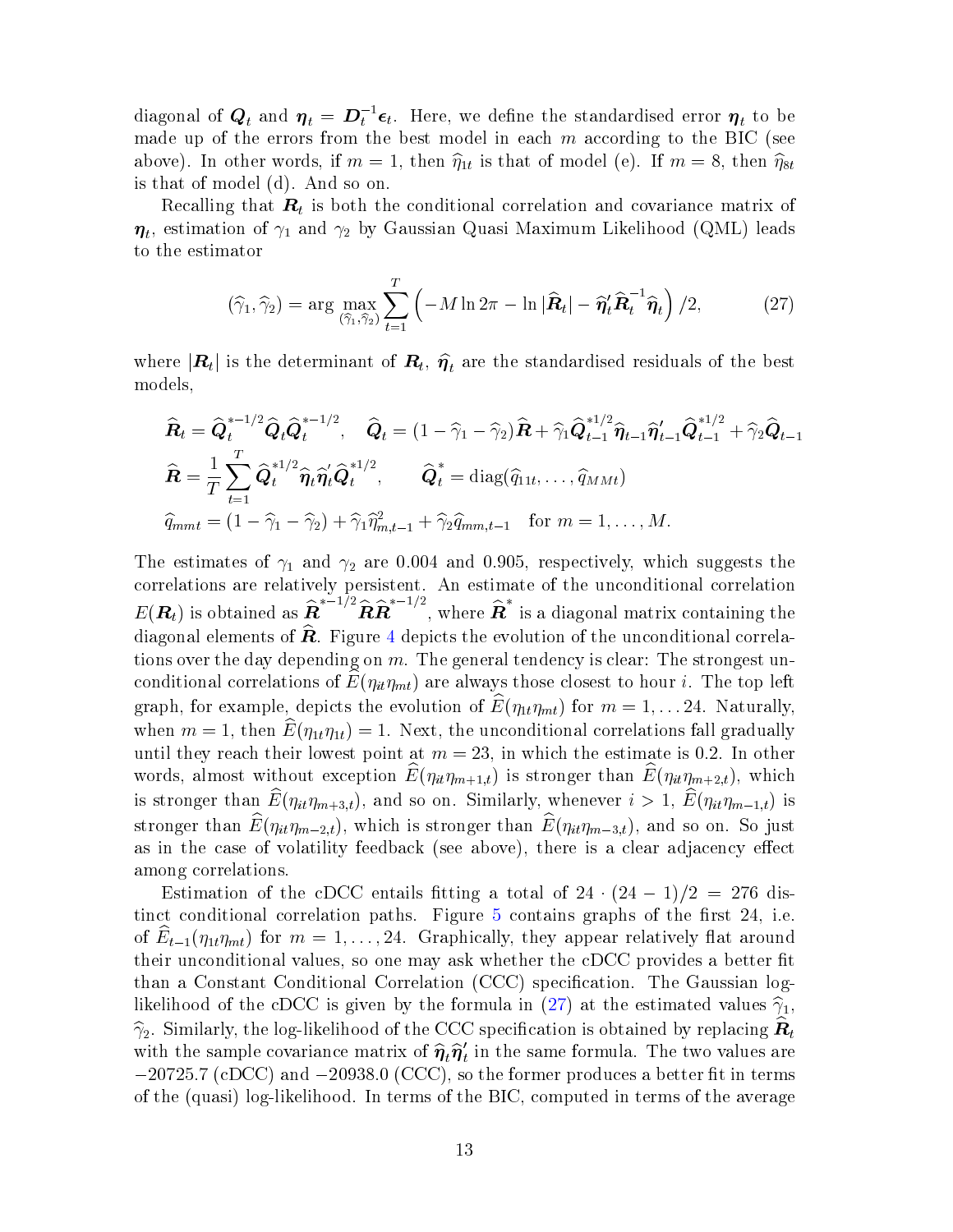(quasi) log-likelihood with  $T = 1592$ , and defining the cDCC to be characterised by 2 parameters and the CCC by 0, then this yields BIC values of 26.05 (cDCC) and 26.30 (CCC), respectively. In other words, the DCC specification is also warranted according to the BIC.

### <span id="page-15-0"></span>4 Conclusions

We propose a multivariate model of electricity price volatility that decomposes volatility multiplicatively into a non-stationary part (e.g. periodic) of arbitrary form, and a stationary part with log-GARCH dynamics. The model is robust to spikes or jumps, a common characteristic of electricity prices, the model allows for a rich variety of volatility dynamics without restrictive positivity constraints, it can be estimated equation-by-equation by means of standard methods in widely available software, and Dynamic Conditional Correlations (DCCs) can  ${\sim}$  optionally  ${\sim}$  be estimated subsequent to the volatilities. In a study of the hourly day-ahead system prices at Nord Pool, we find extensive evidence of periodic volatility and volatility feedback, and that about half of the hours exhibit (positive) leverage. The strength of the ARCH, GARCH and leverage effects depend on the hour of the day. In only a single instance (at midnight) does the plain  $log-GARCH(1,1)$  perform better than the other specifications. We also find that the conditional correlations are time-varying, and that the conditional correlations are at their strongest in adjacent hours. This may have implications for risk-management, since it implies that portfolios risk is reduced if the degree of adjacency among the components of a portfolio prices is reduced.

### References

- <span id="page-15-4"></span>Aielli, G. P. (2013). Dynamic Conditional Correlations: On Properties and Estimation. Journal of Business and Economic Statistics  $31$ , 282-299. [http:](http://dx.doi.org/10.1080/07350015.2013.771027) [//dx.doi.org/10.1080/07350015.2013.771027.](http://dx.doi.org/10.1080/07350015.2013.771027)
- <span id="page-15-5"></span>Amado, C. and T. Terasvirta (2014a). Modelling Changes in the unconditional variance of long stock return series. Journal of Empirical Finance 25, 15-35.
- <span id="page-15-6"></span>Amado, C. and T. Terasvirta (2014b). Modelling volatility by variance decomposition. Journal of Econometrics  $175, 142-153$ .
- <span id="page-15-2"></span>Bauwens, L., C. Hafner, and D. Pierret (2013). Multivariate Volatility Modelling of Electricity Futures. Journal of Applied Econometrics 28, 743-761.
- <span id="page-15-1"></span>Bunn, D. W. (2000). Forecasting Loads and Prices in Competitive Power Markets. Proceedings of the IEEE 88, 163-169.
- <span id="page-15-3"></span>Carnero, M. A., D. Pena, and E. Ruiz  $(2007)$ . Effects of outliers on the identification and estimation of GARCH models. Journal of Time Series Analysis 28, 471–497.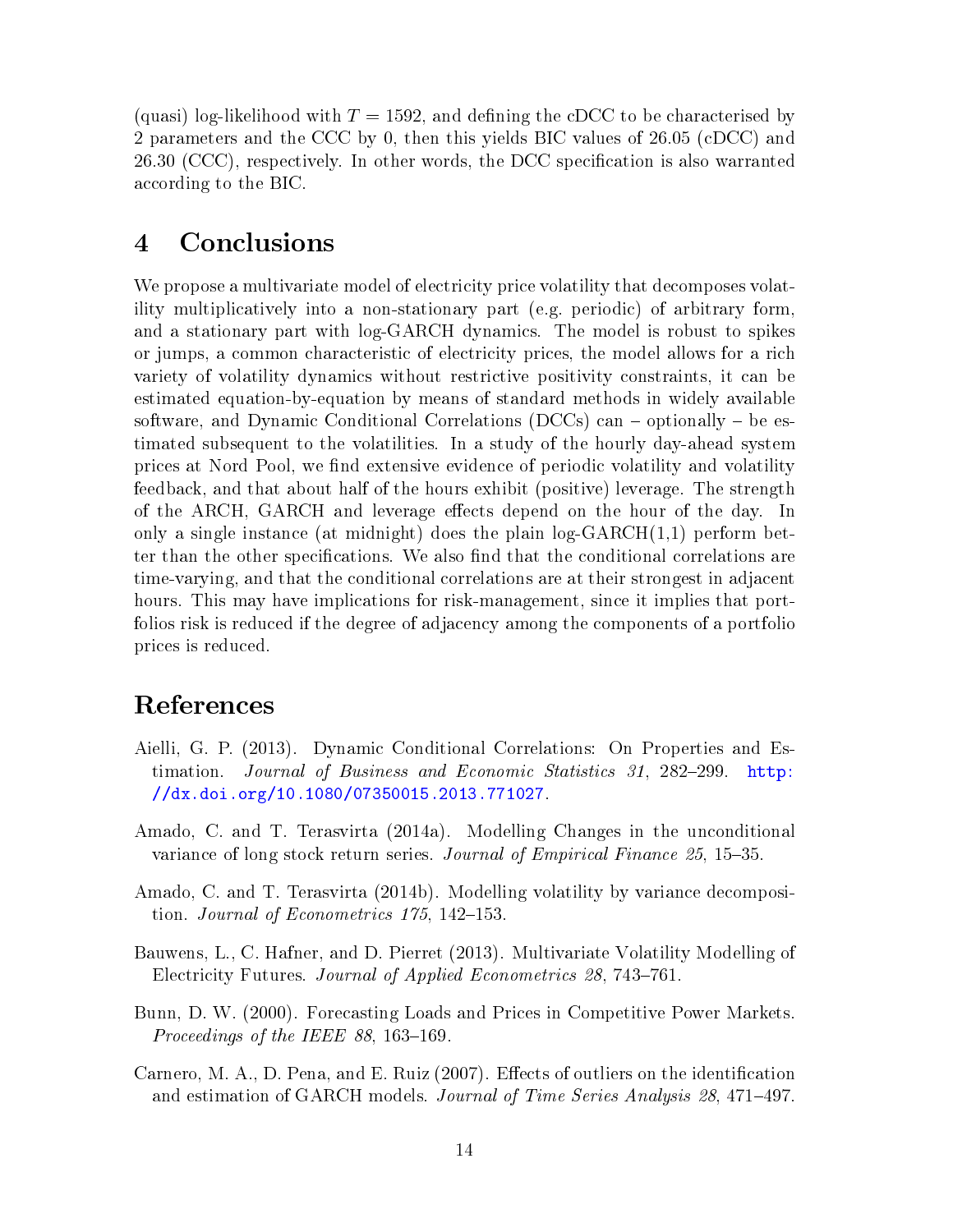- <span id="page-16-7"></span>Creal, D., S. J. Koopmans, and A. Lucas (2011). A Dynamic Multivariate Heavy-Tailed Model for Time-Varying Volatilities and Correlations. Journal of Business and Economic Statistics 29, 552-563.
- <span id="page-16-12"></span>Duan, N. (1983). Smearing Estimate: A Nonparametric Retransformation Method. Journal of the Americal Statistical Association  $78$ , pp. 605-610.
- <span id="page-16-4"></span>Dupuis, D. (2016). Electricity price dependence in new york state zones: A robust detrended correlation approach. Working Paper.
- <span id="page-16-10"></span>Engle, R. (2002). Dynamic Conditional Correlation: A Simple Class of Multivariate Generalized Autoregressive Conditional Heteroskedasticity Models. Journal of Business and Economic Statistics 20, 339-350.
- <span id="page-16-11"></span>Engle, R. F. and J. G. Rangel (2008). The Spline GARCH Model for Low Frequency Volatility and its Global Macroeconomic Causes. Review of Financial Studies 21, 1187-1222.
- <span id="page-16-1"></span>Escribano, A., J. I. Peña, and P. Villaplana  $(2002)$ . Modelling Electricity Prices: International Evidence. UC3M Working Paper 02-27 in the Economic Series. Available as [http://docubib.uc3m.es/WORKINGPAPERS/WE/we022708.pdf.](http://docubib.uc3m.es/WORKINGPAPERS/WE/we022708.pdf)
- <span id="page-16-2"></span>Escribano, A., J. I. Peña, and P. Villaplana (2011). Modelling Electricity Prices: International Evidence. Oxford Bulletin of Economics and Statistics 73, 622– 650. working paper version (2002): UC3M Working Paper 02-27 in the Economic Series.
- <span id="page-16-9"></span>Francq, C. and G. Sucarrat (2015). An Equation-by-Equation Estimator of a Multivariate Log-GARCH-X Model of Financial Returns. [https://mpra.ub.](https://mpra.ub.uni-muenchen.de/67140/) [uni-muenchen.de/67140/.](https://mpra.ub.uni-muenchen.de/67140/)
- <span id="page-16-8"></span>Francq, C. and J.-M. Zakoïan (2015). Estimating multivariate GARCH and stochastic correlation models equation by equation. Forthcoming in The Journal of the Royal Statistical Society. Series B. Working paper version: MPRA Paper No. 54250. Online at [http://mpra.ub.uni-muenchen.de/54250/.](http://mpra.ub.uni-muenchen.de/54250/)
- <span id="page-16-5"></span>Gregory, A. and J. Reeves (2010). Estimation and inference in ARCH models in the presence of outliers. Journal of Financial Econometrics  $8,547-569$ .
- <span id="page-16-6"></span>Harvey, A. C. and G. Sucarrat (2014). EGARCH models with fat tails, skewness and leverage. Computational Statistics and Data Analysis 76, 320–338.
- <span id="page-16-3"></span>Hellström, J., J. Lundgren, and H. Yu  $(2012)$ . Why do electricity prices jump? Empirical evidence from the nordic electricity market. Energy Economics 34, 1774-1781.
- <span id="page-16-0"></span>Janczura, J., S. Trück, R. Weron, and R. Wolff (2013). Identifying spikes and seasonal components in electricity spot price data: A guide to robust modeling.  $Energy Economics$  38, 96-110.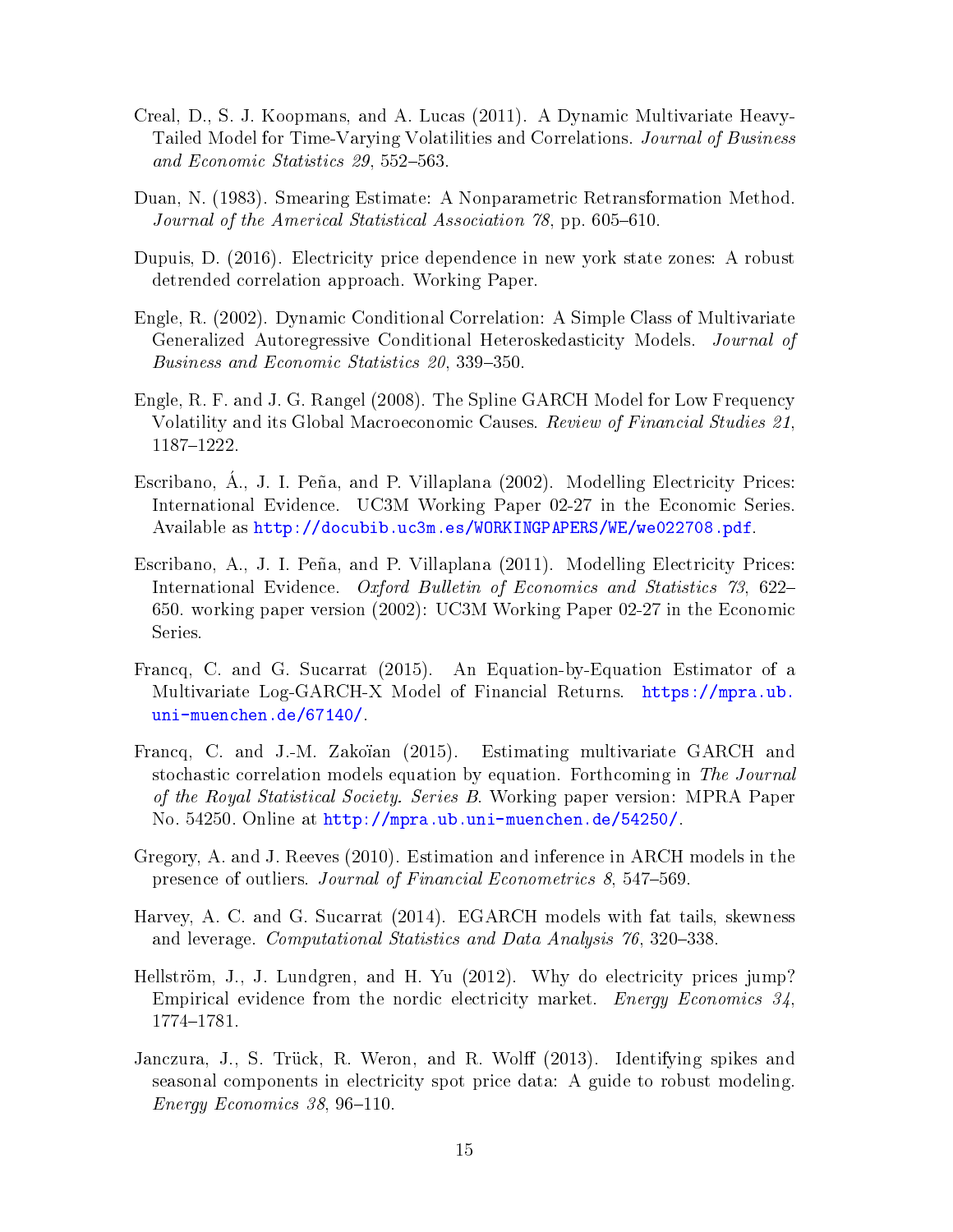- <span id="page-17-0"></span>Knittel, C. R. and M. R. Roberts (2005). An empirical examination of restructured electricity prices. *Energy Economics 27*, 791-817.
- <span id="page-17-2"></span>Koopman, S. J., M. Ooms, and M. A. Carnero (2007). Periodic Seasonal REG-ARFIMA-GARCH Models for Daily Electricity Spot Prices. Journal of the American Statistical Association 102, 16-27.
- <span id="page-17-9"></span>Mazur, B. and M. Pipien (2012). On the Empirical Importance of Periodicity in the Volatility of Financial Returns - Time Varying GARCH as a Second Order APC(2) Process. Central European Journal of Economic Modelling and Econometrics  $4, 95-116$ .
- <span id="page-17-4"></span>Nelson, D. B. (1991). Conditional Heteroskedasticity in Asset Returns: A New Approach. *Econometrica* 59, 347-370.
- <span id="page-17-11"></span>R Core Team (2014). R: A Language and Environment for Statistical Computing. Vienna, Austria: R Foundation for Statistical Computing.
- <span id="page-17-10"></span>Schwarz, G. (1978). Estimating the Dimension of a Model. The Annals of Statistics  $6,461-464.$
- <span id="page-17-5"></span>Sucarrat, G. (2013). betategarch: Simulation, Estimation and Forecasting of Beta-Skew-t-EGARCH Models. The R Journal 5, 137-147. [http://journal.](http://journal.r-project.org/archive/2013-2/sucarrat.pdf) [r-project.org/archive/2013-2/sucarrat.pdf.](http://journal.r-project.org/archive/2013-2/sucarrat.pdf)
- <span id="page-17-6"></span>Sucarrat, G. and A. Escribano (2013). Unbiased QML Estimation of Log-GARCH Models in the Presence of Zero Returns. MPRA Paper No. 50699. Online at [http://mpra.ub.uni-muenchen.de/50699/.](http://mpra.ub.uni-muenchen.de/50699/)
- <span id="page-17-7"></span>Sucarrat, G. and S. Grønneberg (2016). Models of Financial Return With Time-Varying Zero Probability. MPRA Paper No. 68931. Online at [https://mpra.ub.](https://mpra.ub.uni-muenchen.de/68931/) [uni-muenchen.de/68931/.](https://mpra.ub.uni-muenchen.de/68931/)
- <span id="page-17-3"></span>Sucarrat, G., S. Grønneberg, and Á. Escribano (2016). Estimation and Inference in Univariate and Multivariate Log-GARCH-X Models When the Conditional Density is Unknown. *Computational Statistics and Data Analysis 100*, 582–594. DOI: [http://dx.doi.org/10.1016/j.csda.2015.12.005.](http://dx.doi.org/10.1016/j.csda.2015.12.005)
- <span id="page-17-8"></span>Van Bellegem, S. and R. Von Sachs (2004). Forecasting economic time-series with unconditional time-varying variance. International Journal of Forecasting 20, 611-627.
- <span id="page-17-1"></span>Weron, R. (2014). Electricity price forecasting: A review of the state-of-the-art with a look into the future. International Journal of Forecasting  $30, 1030{-}1081$ .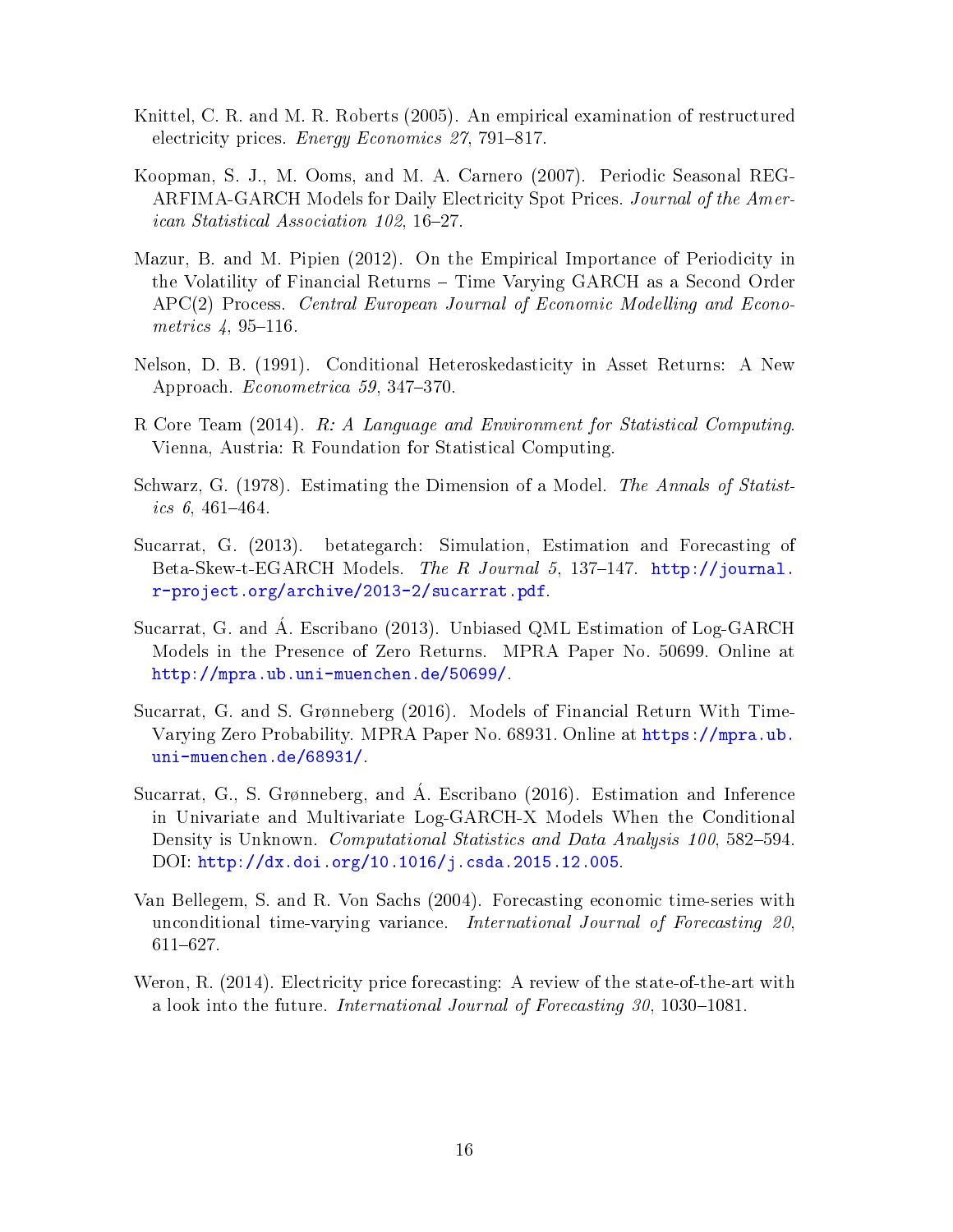<span id="page-18-0"></span>

| $\,m$          | $R_m^2$  | Spec.                    | $\widehat{\alpha}_{\underline{mm.1}}$ | $\hat{\beta}_{\underline{mm,1}}$ | $\overline{\delta_m}$ | $LogL_m$ | $\boldsymbol{k}_{m}$ | $BIC_m$            | T    |
|----------------|----------|--------------------------|---------------------------------------|----------------------------------|-----------------------|----------|----------------------|--------------------|------|
| $\mathbf{1}$   | 0.05     | (a)                      | 0.145                                 | 0.785                            |                       | 1696.179 | $\mathbf{3}$         | $-2.1157$          | 1593 |
|                |          | (b)                      |                                       |                                  |                       | 1223.525 | $\overline{7}$       | $-1.5037$          | 1593 |
|                |          | $^{\rm (c)}$             | 0.150                                 | 0.779                            |                       | 1761.886 | $\boldsymbol{9}$     | $-2.1704$          | 1593 |
|                |          | (d)                      | 0.101                                 | 0.752                            |                       | 1863.422 | 11                   | $-2.2900$          | 1592 |
|                |          | (e)                      | 0.100                                 | 0.759                            | 0.462                 | 1939.576 | 12                   | $-2.3811*$         | 1592 |
| $\overline{2}$ | 0.08     | (a)                      | 0.142                                 | 0.800                            |                       | 1366.772 | $\sqrt{3}$           | $-1.7021$          | 1593 |
|                |          | (b)                      |                                       |                                  |                       | 703.540  | $\overline{7}$       | $-0.8509$          | 1593 |
|                |          | $\rm (c)$                | 0.151                                 | 0.787                            |                       | 1443.756 | $\boldsymbol{9}$     | $-1.7710$          | 1593 |
|                |          | (d)                      | 0.048                                 | 0.732                            |                       | 1499.741 | 11                   | $-1.8332$          | 1592 |
|                |          | (e)                      | 0.039                                 | 0.806                            | 0.517                 | 1613.673 | 12                   | $-1.9717*$         | 1592 |
| 3              | 0.11     | (a)                      | 0.148                                 | 0.803                            |                       | 972.495  | $\mathbf{3}$         | $-1.2071$          | 1593 |
|                |          | (b)                      |                                       |                                  |                       | 377.325  | $\!\!7$              | $-0.4413$          | 1593 |
|                |          | $(\mathrm{c})$           | 0.166                                 | 0.780                            |                       | 1169.506 | $\boldsymbol{9}$     | $-1.4266$          | 1593 |
|                |          | (d)                      | 0.095                                 | 0.748                            |                       | 1214.471 | 11                   | $-1.4748$          | 1592 |
|                |          | (e)                      | $0.085\,$                             | 0.802                            | 0.436                 | 1304.535 | 12                   | $-1.5833*$         | 1592 |
| $\overline{4}$ | 0.13     | (a)                      | 0.145                                 | 0.808                            |                       | 803.453  | $\sqrt{3}$           | $-0.9948$          | 1593 |
|                |          | (b)                      |                                       |                                  |                       | 184.655  | $\overline{7}$       | $-0.1994$          | 1593 |
|                |          | (c)                      | 0.168                                 | 0.778                            |                       | 1016.636 | $\boldsymbol{9}$     | $-1.2347$          | 1593 |
|                |          | (d)                      | 0.034                                 | 0.746                            |                       | 1132.164 | 11                   | $-1.3714$          | 1592 |
|                |          | (e)                      | 0.040                                 | 0.812                            | 0.374                 | 1198.132 | 12                   | $-1.4496*$         | 1592 |
| $\overline{5}$ | 0.18     | (a)                      | 0.192                                 | 0.731                            |                       | 591.917  | $\boldsymbol{3}$     | $-0.7293$          | 1593 |
|                |          | (b)                      |                                       |                                  |                       | 214.012  | $\overline{7}$       | $-0.2363$          | 1593 |
|                |          | (c)                      | 0.225                                 | 0.690                            |                       | 1068.156 | $\boldsymbol{9}$     | $-1.2994$          | 1593 |
|                |          | (d)                      | 0.161                                 | 0.646                            |                       | 1092.515 | 11                   | $-1.3216$          | 1592 |
|                |          | (e)                      | 0.144                                 | 0.708                            | 0.253                 | 1136.385 | 12                   | $-1.3720*$         | 1592 |
| $\,6\,$        | 0.34     | (a)                      | 0.408                                 | 0.023                            |                       | 448.025  | $\boldsymbol{3}$     | $-0.5486$          | 1593 |
|                |          | (b)                      |                                       |                                  |                       | 221.996  | $\overline{7}$       | $-0.2463$          | 1593 |
|                |          | $\left( \text{c}\right)$ | 0.210                                 | 0.695                            |                       | 953.960  | $\boldsymbol{9}$     | $-1.1560$          | 1593 |
|                |          | (d)                      | 0.125                                 | 0.612                            |                       | 1105.194 | 11                   | $-1.3375$          | 1592 |
|                |          | (e)                      | 0.116                                 |                                  | $0.652$ $0.141$       | 1137.632 | <sup>12</sup>        | $-1.3736*$         | 1592 |
| 7              | $0.46\,$ | (a)                      | 0.342                                 | 0.026                            |                       | 536.814  | 3                    | $-0.6601$          | 1593 |
|                |          | (b)                      |                                       |                                  |                       | 569.559  | $\overline{7}$       | $-0.6827$          | 1593 |
|                |          | (c)                      | 0.206                                 | 0.654                            |                       | 1078.526 | $9\phantom{.0}$      | $-1.3124$          | 1593 |
|                |          | (d)                      | 0.125                                 | 0.621                            |                       | 1118.880 | 11                   | $-1.3547*$         | 1592 |
|                |          | (e)                      | 0.127                                 | 0.615                            | $-0.025$              | 1113.663 | 12                   | $-1.3435$          | 1592 |
| $8\,$          | 0.49     | (a)                      | 0.230                                 | 0.247                            |                       | 473.888  | 3                    | $-0.5811$          | 1593 |
|                |          | (b)                      |                                       |                                  |                       | 582.832  | $\overline{7}$       | $-0.6993$          | 1593 |
|                |          | (c)                      | 0.146                                 | 0.705                            |                       | 800.839  | 9                    | $-0.9638$          | 1593 |
|                |          | (d)                      | 0.071                                 | 0.644                            |                       | 857.150  | 11                   | $\text{-}1.0259^*$ | 1592 |

Table 1: Estimation results of multivariate models (a)-(e) for each equation  $m = 1, \ldots, 24$ , see Section [3.](#page-11-0) Only selected parameter estimates reported

Table continues on next page. Explanatory note at the end of table.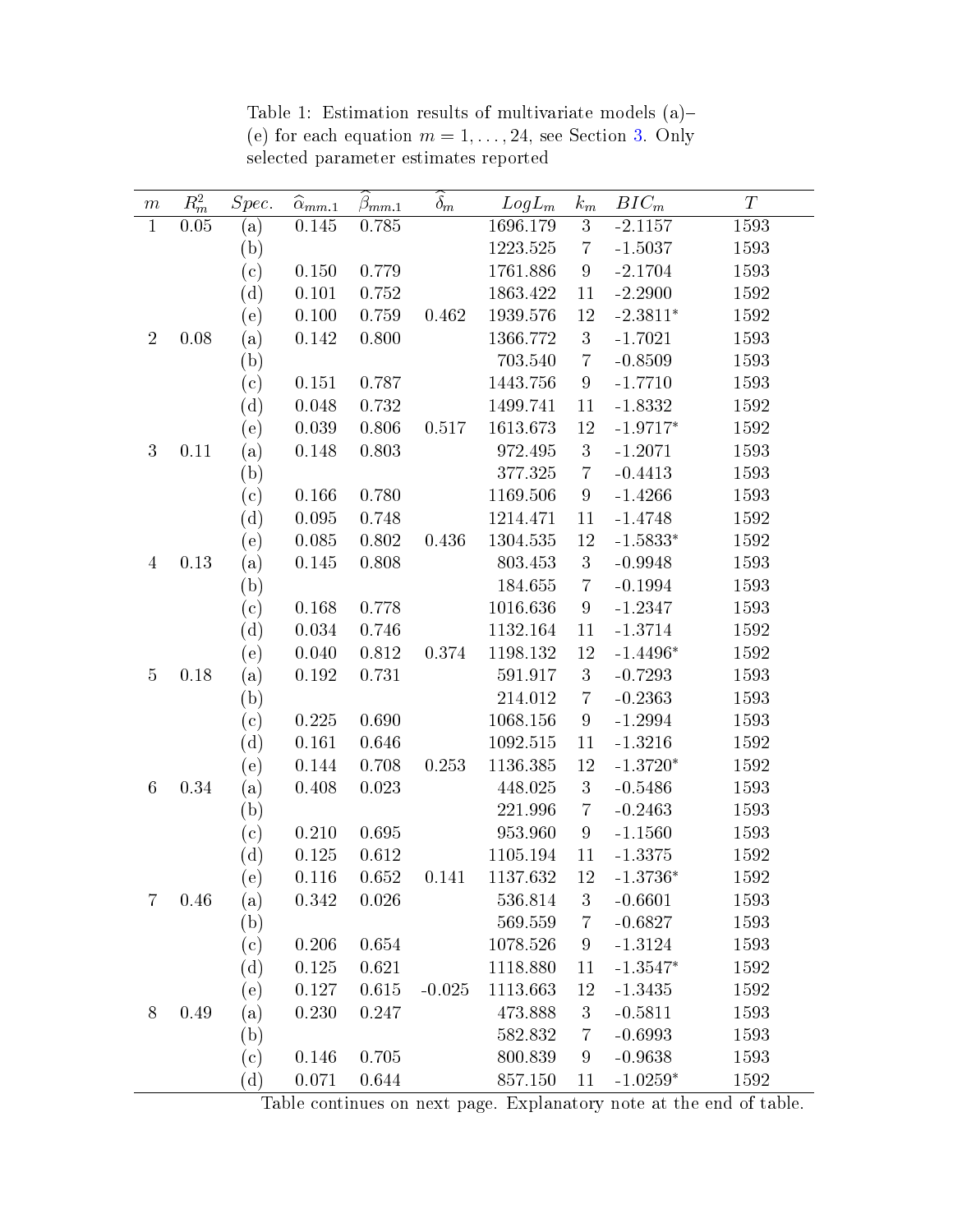| $\,m$ | $R_m^2$ | Spec.             | $\overline{\hat{\alpha}}_{mm.1}$ | $\beta_{mm\_1}$ | $\widehat{\delta_m}$ | $LogL_m$ | $k_m$            | $BIC_m$    | $\boldsymbol{T}$ |
|-------|---------|-------------------|----------------------------------|-----------------|----------------------|----------|------------------|------------|------------------|
|       |         | (e)               | 0.069                            | 0.630           | $-0.190$             | 824.509  | 12               | $-0.9802$  | 1592             |
| 9     | 0.50    | (a)               | 0.112                            | 0.795           |                      | 702.853  | 3                | $-0.8685$  | 1593             |
|       |         | (b)               |                                  |                 |                      | 636.460  | $\overline{7}$   | $-0.7667$  | 1593             |
|       |         | (c)               | 0.120                            | 0.784           |                      | 841.824  | $\overline{9}$   | $-1.0152$  | 1593             |
|       |         | $(\mathrm{d})$    | 0.080                            | 0.753           |                      | 877.438  | 11               | $-1.0514*$ | 1592             |
|       |         | (e)               | 0.083                            | 0.745           | $-0.072$             | 862.803  | 12               | $-1.0284$  | 1592             |
| 10    | 0.48    | (a)               | 0.106                            | 0.820           |                      | 1169.681 | $\boldsymbol{3}$ | $-1.4546$  | 1593             |
|       |         | $\left( b\right)$ |                                  |                 |                      | 958.053  | $\overline{7}$   | $-1.1704$  | 1593             |
|       |         | (c)               | 0.111                            | 0.813           |                      | 1218.310 | $9\phantom{.}$   | $-1.4879$  | 1593             |
|       |         | (d)               | 0.061                            | 0.801           |                      | 1261.253 | 11               | $-1.5335*$ | 1592             |
|       |         | (e)               | 0.061                            | 0.800           | $-0.050$             | 1254.686 | 12               | $-1.5207$  | 1592             |
| 11    | 0.44    | (a)               | 0.087                            | 0.848           |                      | 1436.812 | $\sqrt{3}$       | $-1.7900$  | 1593             |
|       |         | $\left( b\right)$ |                                  |                 |                      | 1230.942 | $\overline{7}$   | $-1.5130$  | 1593             |
|       |         | (c)               | 0.092                            | 0.840           |                      | 1478.363 | $\boldsymbol{9}$ | $-1.8144$  | 1593             |
|       |         | (d)               | $-0.061$                         | 0.815           |                      | 1588.854 | 11               | $-1.9451*$ | 1592             |
|       |         | (e)               | $-0.061$                         | 0.815           | $-0.026$             | 1586.327 | 12               | $-1.9373$  | 1592             |
| 12    | 0.40    | (a)               | 0.096                            | 0.837           |                      | 1652.884 | $\boldsymbol{3}$ | $-2.0613$  | 1593             |
|       |         | (b)               |                                  |                 |                      | 1348.482 | $\overline{7}$   | $-1.6606$  | 1593             |
|       |         | (c)               | 0.103                            | 0.827           |                      | 1675.852 | $\boldsymbol{9}$ | $-2.0624$  | 1593             |
|       |         | (d)               | 0.090                            | 0.808           |                      | 1711.472 | 11               | $-2.0991*$ | 1592             |
|       |         | (e)               | 0.090                            | 0.808           | $-0.030$             | 1711.643 | 12               | $-2.0947$  | 1592             |
| 13    | 0.39    | (a)               | 0.108                            | 0.817           |                      | 1750.552 | $\sqrt{3}$       | $-2.1839$  | 1593             |
|       |         | (b)               |                                  |                 |                      | 1463.161 | $\overline{7}$   | $-1.8046$  | 1593             |
|       |         | (c)               | 0.115                            | 0.805           |                      | 1786.314 | $\boldsymbol{9}$ | $-2.2010$  | 1593             |
|       |         | (d)               | 0.026                            | 0.759           |                      | 1845.398 | 11               | $-2.2674$  | 1592             |
|       |         | (e)               | 0.025                            | 0.762           | 0.066                | 1850.175 | 12               | $-2.2688*$ | 1592             |
| 14    | 0.42    | (a)               | 0.116                            | 0.801           |                      | 1736.312 | $\sqrt{3}$       | $-2.1660$  | 1593             |
|       |         | (b)               |                                  |                 |                      | 1497.177 | $\overline{7}$   | $-1.8473$  | 1593             |
|       |         | $^{\rm (c)}$      | 0.127                            | 0.786           |                      | 1794.275 | $\boldsymbol{9}$ | $-2.2110$  | 1593             |
|       |         | (d)               | 0.068                            | 0.757           |                      | 1836.675 | 11               | $-2.2564$  | 1592             |
|       |         | (e)               | 0.069                            | 0.767           | 0.103                | 1850.518 | 12               | $-2.2692*$ | 1592             |
| 15    | 0.41    | (a)               | 0.104                            | 0.800           |                      | 1647.765 | $\sqrt{3}$       | $-2.0549$  | 1593             |
|       |         | (b)               |                                  |                 |                      | 1448.164 | 7                | $-1.7858$  | 1593             |
|       |         | (c)               | 0.114                            | 0.787           |                      | 1698.284 | 9                | $-2.0905$  | 1593             |
|       |         | (d)               | 0.017                            | 0.805           |                      | 1769.745 | 11               | $-2.1724$  | 1592             |
|       |         | (e)               | 0.018                            | 0.804           | 0.042                | 1777.901 | 12               | $-2.1780*$ | 1592             |
| 16    | 0.40    | (a)               | 0.103                            | 0.819           |                      | 1655.581 | $\sqrt{3}$       | $-2.0647$  | 1593             |
|       |         | (b)               |                                  |                 |                      | 1428.192 | 7                | $-1.7607$  | 1593             |
|       |         | (c)               | 0.113                            | 0.804           |                      | 1734.833 | 9                | $-2.1364$  | 1593             |
|       |         | (d)               | 0.045                            | 0.748           |                      | 1760.855 | 11               | $-2.1612*$ | 1592             |
|       |         | (e)               | 0.045                            | 0.744           | $-0.019$             | 1757.760 | 12               | $-2.1527$  | 1592             |
| 17    | 0.35    | (a)               | 0.119                            | 0.792           |                      | 1574.735 | 3                | $-1.9632$  | 1593             |
|       |         | (b)               |                                  |                 |                      | 1326.363 | $\overline{7}$   | $-1.6328$  | 1593             |

Table continues on next page. Explanatory note at the end of table.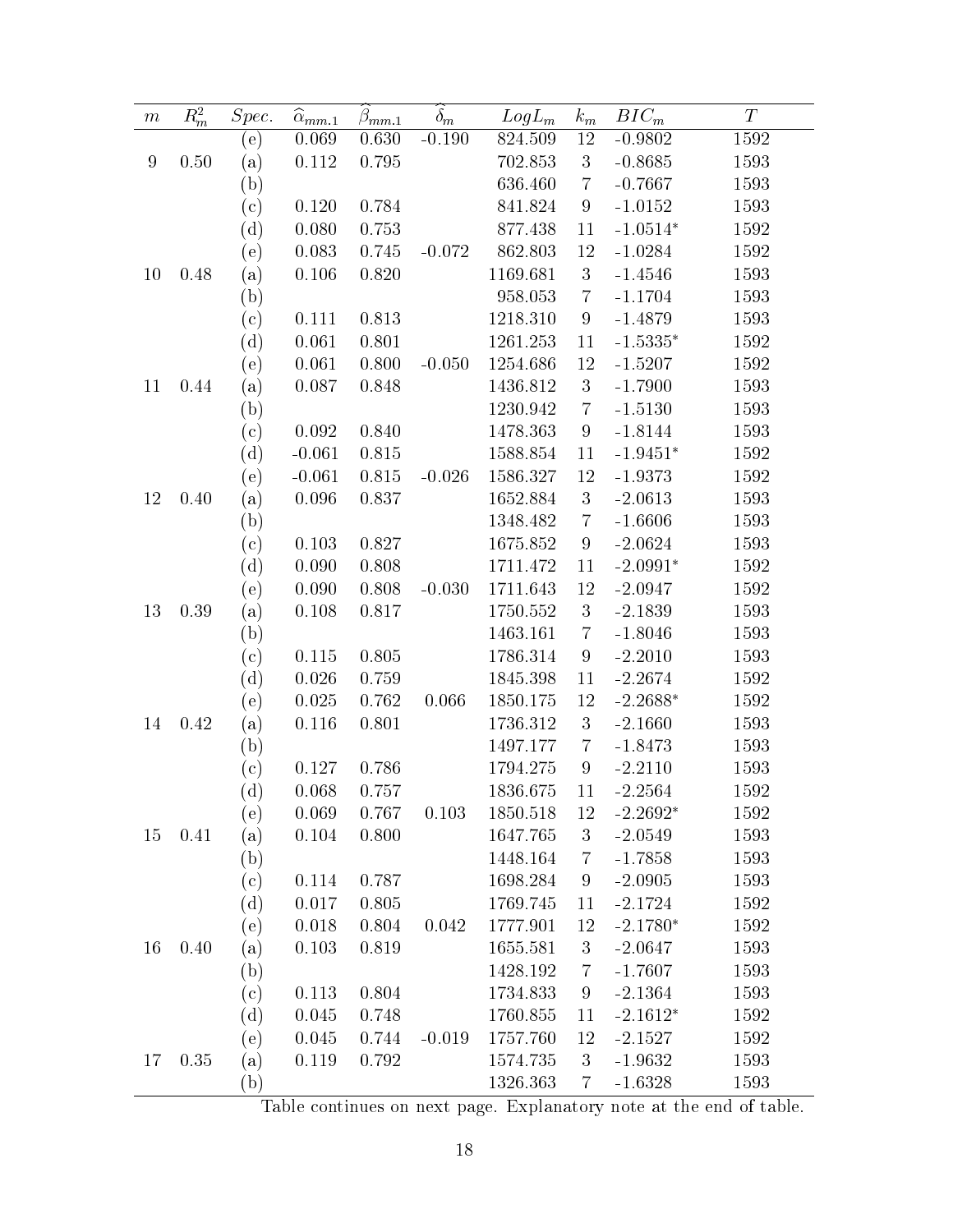| $\,m$  | $\mathbb{R}^2_m$ | $Spec.$ | $\overline{\hat{\alpha}}_{mm.1}$ | $\widehat{\beta}_{mm.1}$ | $\overline{\delta_m}$ | $LogL_m$ | $\boldsymbol{k}_{m}$ | $BIC_m$              | T                   |
|--------|------------------|---------|----------------------------------|--------------------------|-----------------------|----------|----------------------|----------------------|---------------------|
|        |                  | (c)     | 0.127                            | $0.782\,$                |                       | 1583.191 | 9                    | $-1.9460$            | 1593                |
|        |                  | (d)     | $\,0.042\,$                      | 0.746                    |                       | 1675.591 | $11\,$               | $-2.0541*$           | 1592                |
|        |                  | (e)     | $\,0.041\,$                      | 0.749                    | 0.025                 | 1678.602 | 12                   | $-2.0532$            | 1592                |
| 18     | 0.30             | (a)     | 0.118                            | 0.833                    |                       | 1649.697 | $\mathbf{3}$         | $-2.0573$            | 1593                |
|        |                  | (b)     |                                  |                          |                       | 1198.336 | $\overline{7}$       | $-1.4721$            | 1593                |
|        |                  | (c)     | 0.123                            | $0.827\,$                |                       | 1663.243 | $\boldsymbol{9}$     | $-2.0465$            | 1593                |
|        |                  | (d)     | 0.069                            | $0.815\,$                |                       | 1719.584 | 11                   | $-2.1093*$           | 1592                |
|        |                  | (e)     | $0.068\,$                        | 0.814                    | $-0.070$              | 1712.633 | 12                   | $-2.0960$            | 1592                |
| 19     | 0.23             | (a)     | $0.114\,$                        | 0.830                    |                       | 1784.389 | $\sqrt{3}$           | $-2.2264$            | 1593                |
|        |                  | (b)     |                                  |                          |                       | 1320.064 | $\bf 7$              | $-1.6249$            | 1593                |
|        |                  | (c)     | 0.118                            | 0.825                    |                       | 1783.915 | $9\phantom{.0}$      | $-2.1980$            | 1593                |
|        |                  | (d)     | $0.026\,$                        | 0.791                    |                       | 1868.741 | 11                   | $-2.2967*$           | 1592                |
|        |                  | (e)     | $0.026\,$                        | 0.791                    | $-0.025$              | 1868.236 | $12\,$               | $-2.2915$            | 1592                |
| $20\,$ | 0.20             | (a)     | 0.130                            | 0.778                    |                       | 2051.643 | $\overline{3}$       | $-2.5619$            | 1593                |
|        |                  | (b)     |                                  |                          |                       | 1558.624 | $\bf 7$              | $-1.9244$            | 1593                |
|        |                  | (c)     | $0.135\,$                        | 0.770                    |                       | 2057.749 | $\boldsymbol{9}$     | $-2.5418$            | 1593                |
|        |                  | (d)     | 0.071                            | 0.721                    |                       | 2099.335 | 11                   | $\textbf{-2.5864}^*$ | 1592                |
|        |                  | (e)     | 0.071                            | 0.721                    | $-0.013$              | 2098.817 | $12\,$               | $-2.5811$            | 1592                |
| 21     | 0.16             | (a)     | 0.109                            | 0.807                    |                       | 2260.769 | $\sqrt{3}$           | $-2.8245$            | 1593                |
|        |                  | (b)     |                                  |                          |                       | 1815.880 | $\overline{7}$       | $-2.2474$            | 1593                |
|        |                  | (c)     | 0.113                            | 0.801                    |                       | 2269.980 | $\boldsymbol{9}$     | $-2.8083$            | 1593                |
|        |                  | (d)     | $0.018\,$                        | 0.755                    |                       | 2341.591 | 11                   | $-2.8908$            | 1592                |
|        |                  | (e)     | $0.017\,$                        | 0.758                    | 0.059                 | 2347.321 | $12\,$               | $\textbf{-2.8933}^*$ | 1592                |
| 22     | 0.13             | (a)     | $0.132\,$                        | 0.781                    |                       | 2441.839 | $\boldsymbol{3}$     | $-3.0518$            | 1593                |
|        |                  | (b)     |                                  |                          |                       | 2022.447 | $\overline{7}$       | $-2.5068$            | 1593                |
|        |                  | (c)     | $0.136\,$                        | 0.775                    |                       | 2446.624 | $\boldsymbol{9}$     | $-3.0301$            | 1593                |
|        |                  | (d)     | 0.080                            | 0.750                    |                       | 2489.917 | 11                   | $-3.0771$            | 1592                |
|        |                  | (e)     | $0.079\,$                        | 0.754                    | 0.090                 | 2499.693 | 12                   | $-3.0847*$           | 1592                |
| 23     | 0.10             | (a)     | 0.137                            | 0.761                    |                       | 2448.579 | $\sqrt{3}$           | $-3.0603$            | 1593                |
|        |                  | (b)     |                                  |                          |                       | 2014.287 | $\bf 7$              | $-2.4965$            | 1593                |
|        |                  | (c)     | 0.141                            | 0.755                    |                       | 2478.169 | $\boldsymbol{9}$     | $-3.0697$            | 1593                |
|        |                  | (d)     | 0.078                            | 0.740                    |                       | 2541.112 | 11                   | $-3.1414$            | 1592                |
|        |                  | (e)     | 0.079                            | 0.742                    | 0.044                 | 2545.099 | 12                   | $-3.1418*$           | 1592<br>$J = f + L$ |

Table continues on next page. Explanatory note at the end of table.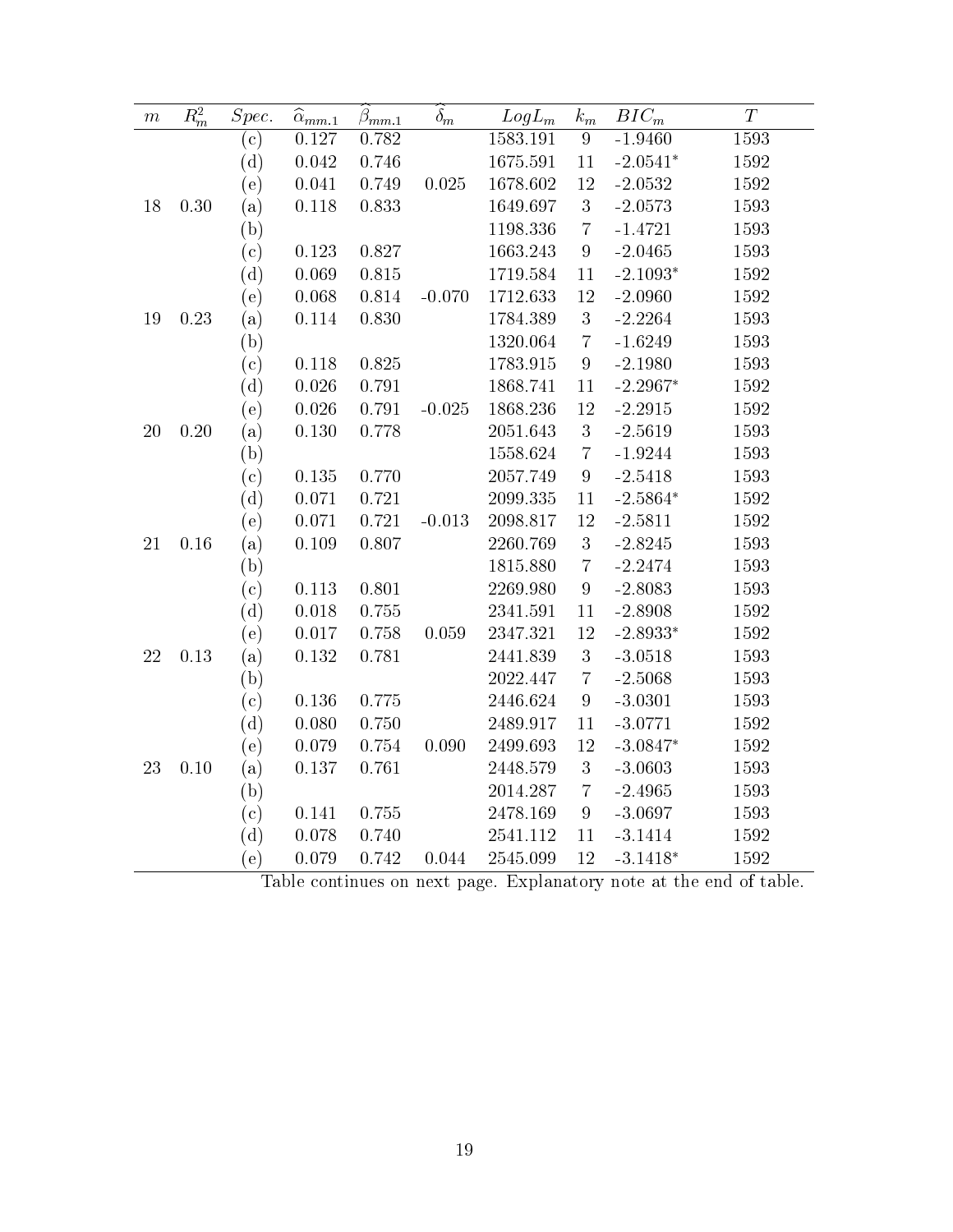| $\,m$ | $R_m^2$ |               | $Spec. \quad \hat{\alpha}_{mm,1}$ | $\beta_{mm,1}$  | $\sigma_m$ | $LogL_m$ $k_m$ $BIC_m$ |                |      |
|-------|---------|---------------|-----------------------------------|-----------------|------------|------------------------|----------------|------|
|       | 24 0.10 | (a)           | $0.131$ $0.818$                   |                 |            | 2048.593               | $3 - 2.5581^*$ | 1593 |
|       |         | (b)           |                                   |                 |            | 1356.737 7 -1.6710     |                | 1593 |
|       |         | (c)           |                                   | $0.133$ $0.815$ |            | 2001.696 9 -2.4715     |                | 1593 |
|       |         | (d)           |                                   | $0.119$ 0.796   |            | 1967.751               | $11 - 2.4211$  | 1592 |
|       |         | $^{\circ}$ e) | 0.113                             | 0.808           | 0.250      | 2038.426               | $12 - 2.5053$  | 1592 |

 $R_m^2$ , the R-squared of conditional mean equation m. Spec., the log-GARCH spe-cification in question, see Section [3.](#page-11-0)  $\widehat{\alpha}_{mm.1}$ ,  $\widehat{\beta}_{mm.1}$  and  $\widehat{\delta}_m$ , the ARCH, GARCH and asymmetry/leverage estimates, respectively.  $LogL_m$ , the Gaussian log-likelihood of equation  $m$  in question.  $k_m$ , the number of parameters in the log-GARCH specification in question.  $BIC_m$ , the value of the [Schwarz](#page-17-10) [\(1978\)](#page-17-10) information criterion for the equation  $m$  in question in terms of the average log-likelihood.  $T$ , the number of observations. All computations in  $R$  [\(R Core Team](#page-17-11) [\(2014\)](#page-17-11)).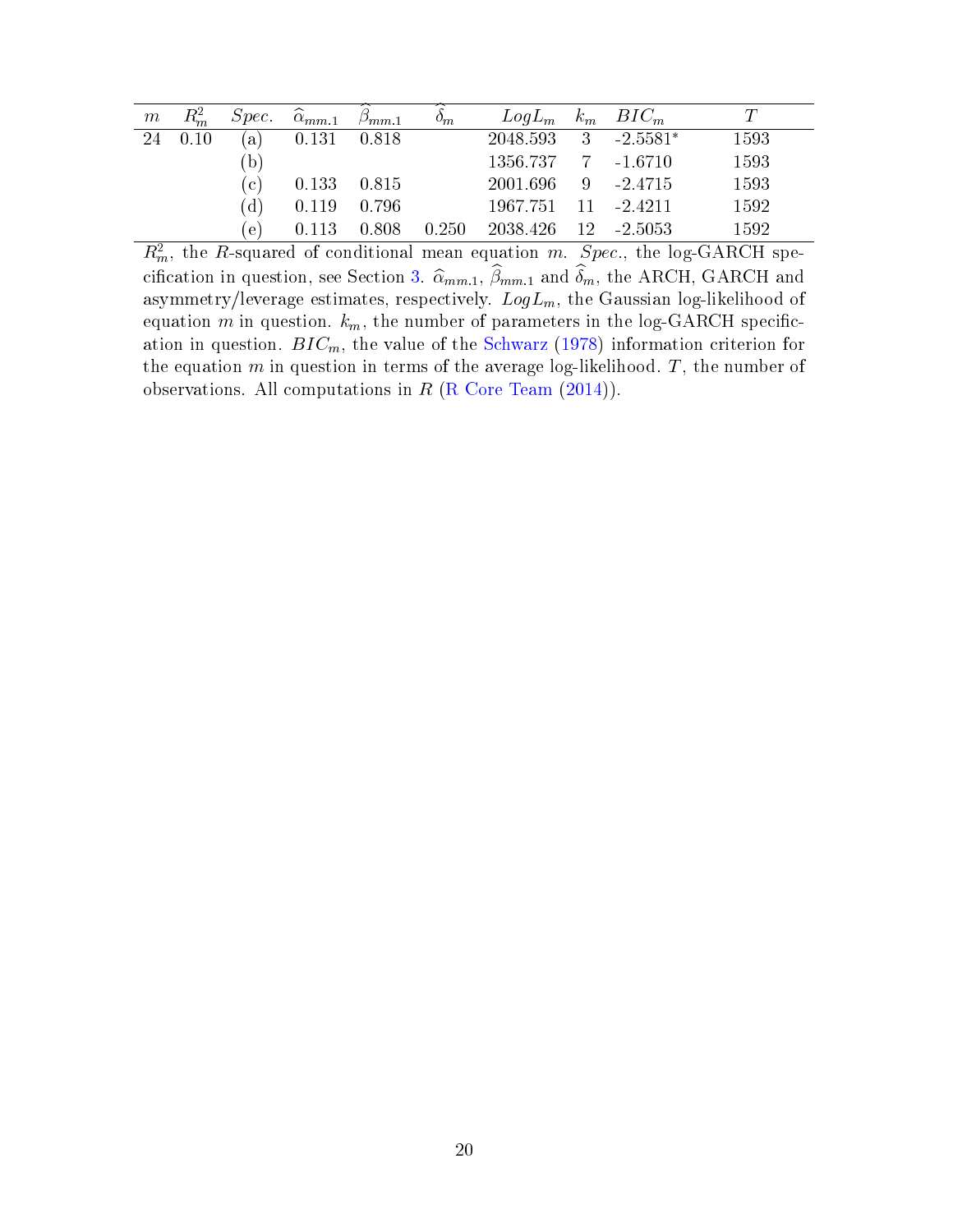

<span id="page-22-0"></span>Figure 1: Hourly  $(m = 1, \ldots, 24)$  day-ahead system prices in Euros per kw/h at Nord Pool from 1 January 2010 to 20 May 2014 ( $T = 1601$  observations before differencing and lagging), see Section  $3.1$ .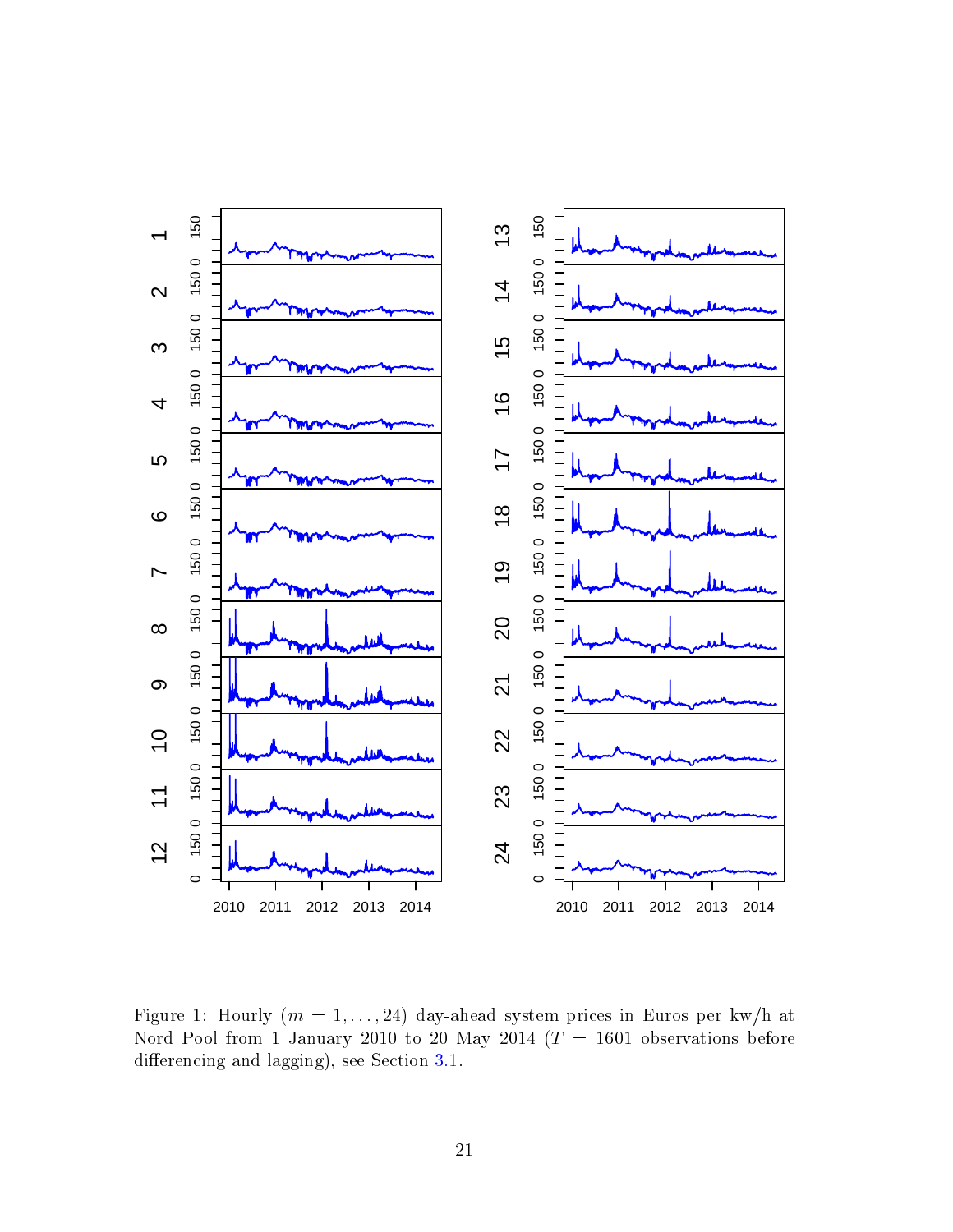

<span id="page-23-0"></span>Figure 2: Hourly  $(m = 1, \ldots, 24)$  day-ahead log-returns of system prices at Nord Pool from 1 January 2010 to 20 May 2014, see Section [3.1.](#page-11-1)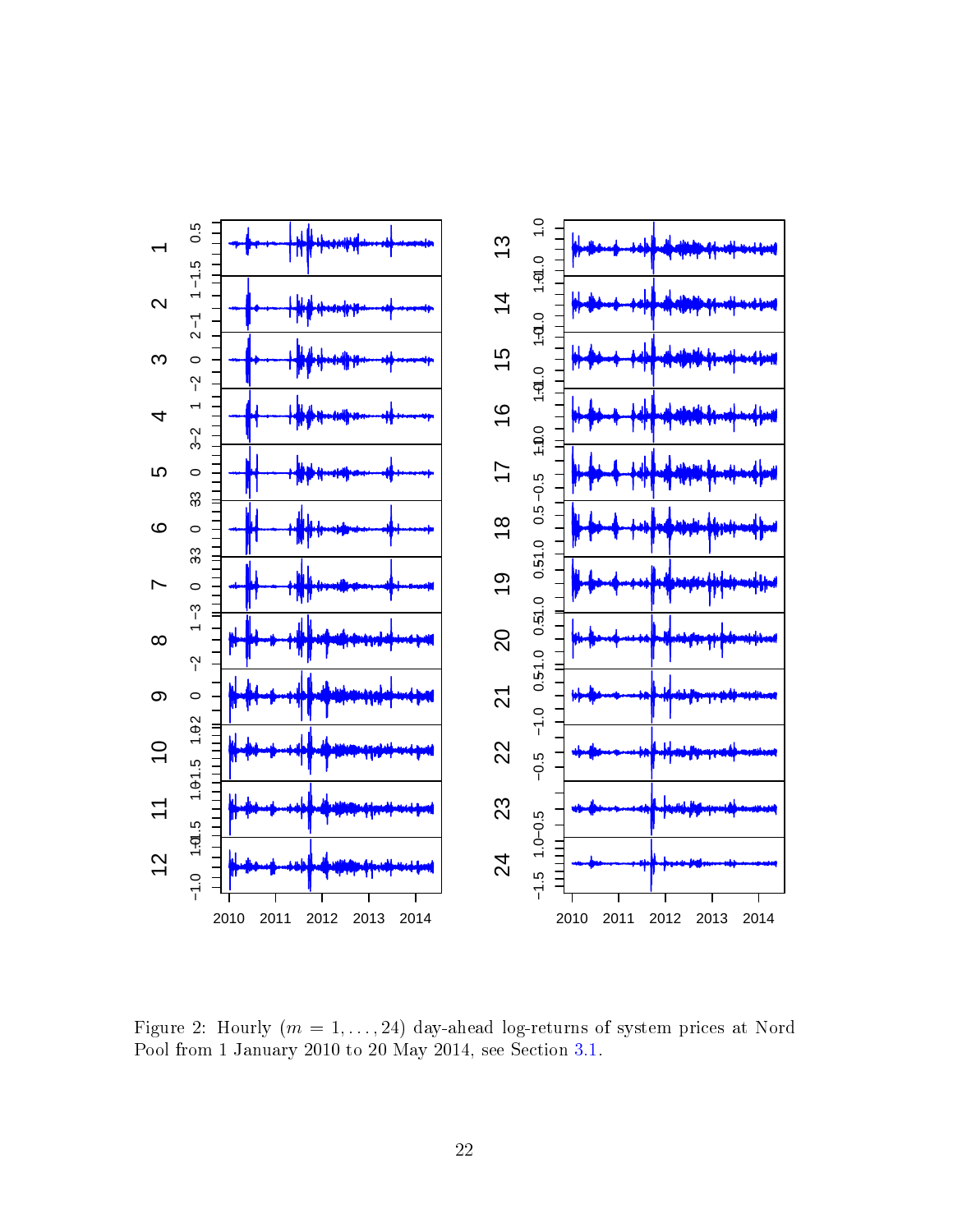

<span id="page-24-0"></span>Figure 3: The average hourly price in Euros (top graph), the R-squared of the conditional mean equations (second graph), and the estimated ARCH(1), GARCH(1) and leverage parameters of the best specification (according to BIC) in each  $m$  (third, fourth and bottom graphs). The best specification in hour  $m$  is identified by means of an asterisk<sup>\*</sup> to the right of its BIC value in Table [1.](#page-18-0)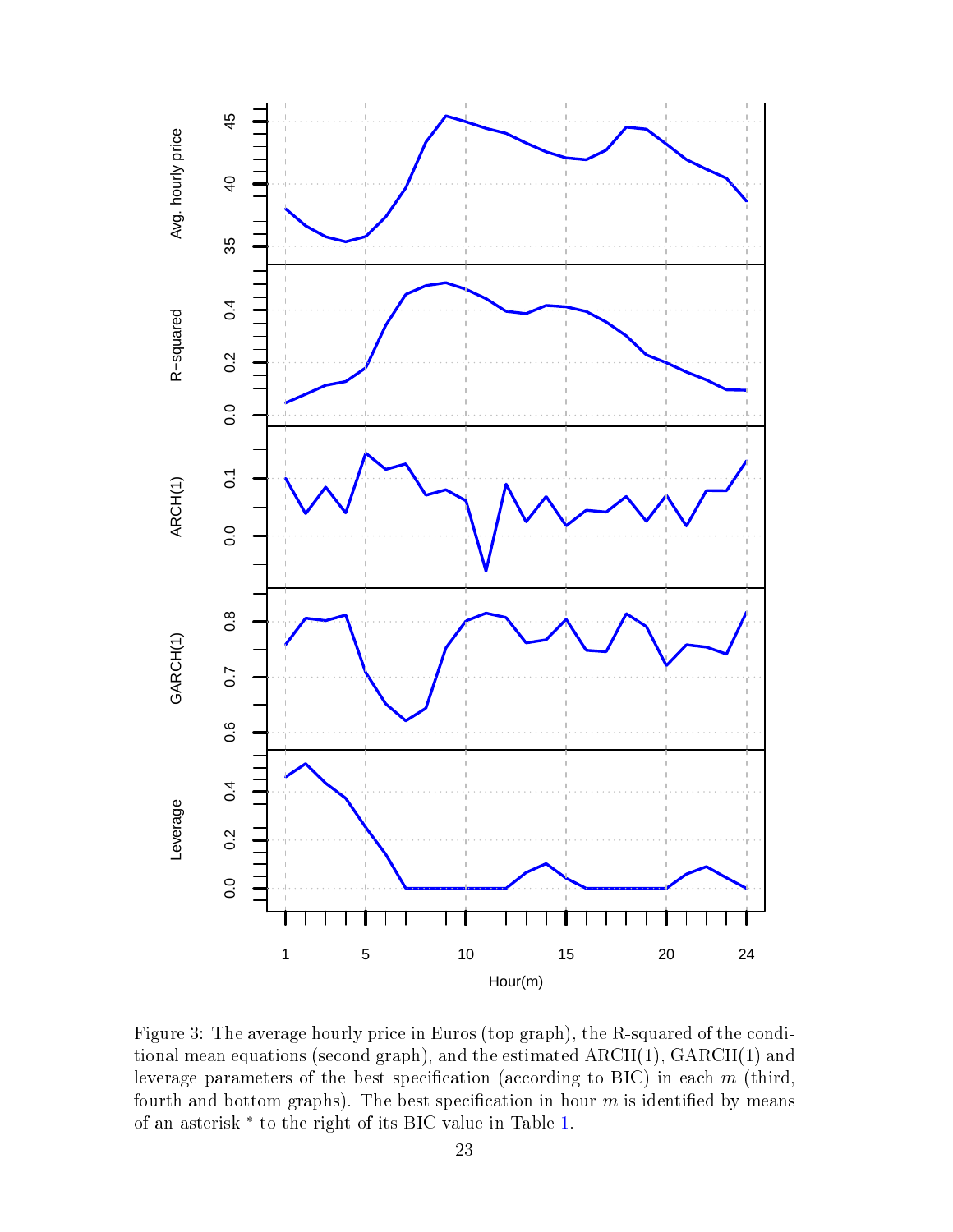

<span id="page-25-0"></span>Figure 4: Estimates of the unconditional correlations  $E(\eta_{it}\eta_{mt}), i = 1, \ldots, 24$  and  $m = 1, \ldots, 24$ , see Section [3.3.](#page-13-0)